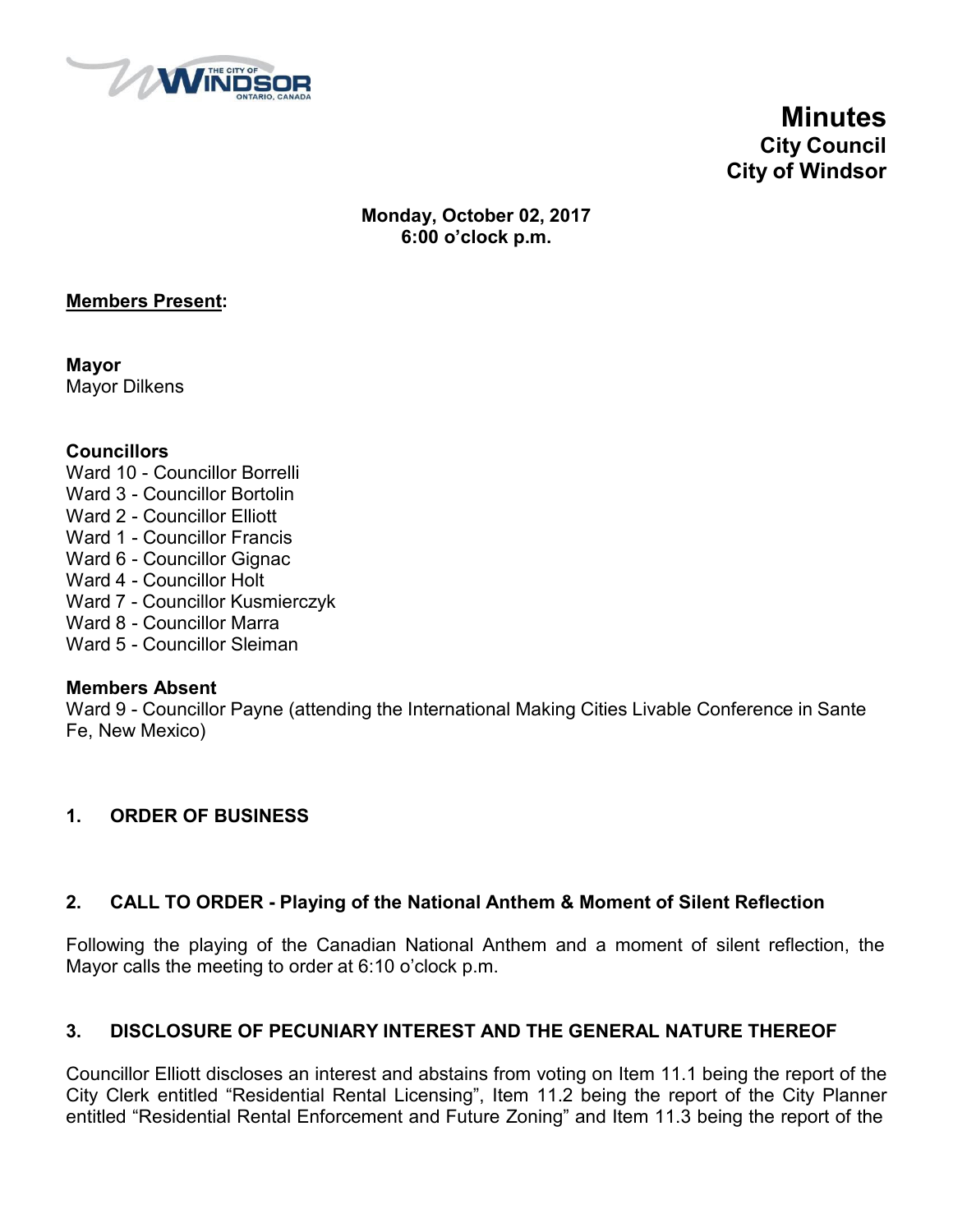# **Minutes City Council Monday, October 02, 2017** Page **2** of **33**

Chief Building Official entitled "Response to CQ66-2015 Vacant Property Registry", as an immediate family member (his sister) owns numerous residential rental properties and would be impacted by each of these administrative reports.

## **4. ADOPTION OF THE MINUTES**

### **4.1 Council Minutes September 18, 2017**

Moved by: Councillor Sleiman Seconded by: Councillor Borrelli

That the Minutes of the regular meeting of Council held September 18, 2017 **BE ADOPTED** as presented. Carried.

Report Number: SCM 188/2017

## **5. NOTICE OF PROCLAMATIONS**

"Child Abuse Prevention Month" – October 2017 "Our Lady of the Assumption Parish –  $250<sup>th</sup>$  Anniversary" – October 3, 2017 "Fire Prevention Week" – October 8-14, 2017 "Foster Family Week" – October 15-21, 2017

## **6. COMMITTEE OF THE WHOLE**

Moved by: Councillor Bortolin Seconded by: Councillor Elliott

That Council do now rise and move into Committee of the Whole with the Mayor presiding for the purpose of dealing with:

- (a) communication items;
- (b) consent agenda;
- (c) hearing requests for deferrals, referrals and/or withdrawals of any items of business;
- (d) hearing presentations and delegations;
- (e) consideration of business items;
- (f) consideration of Committee reports:
	- (i) **Report of Special In-Camera Meeting or other Committee as may be held prior to Council** (if scheduled); and

(g) consideration of by-laws 147-2017 through 150-2017 (inclusive). Carried.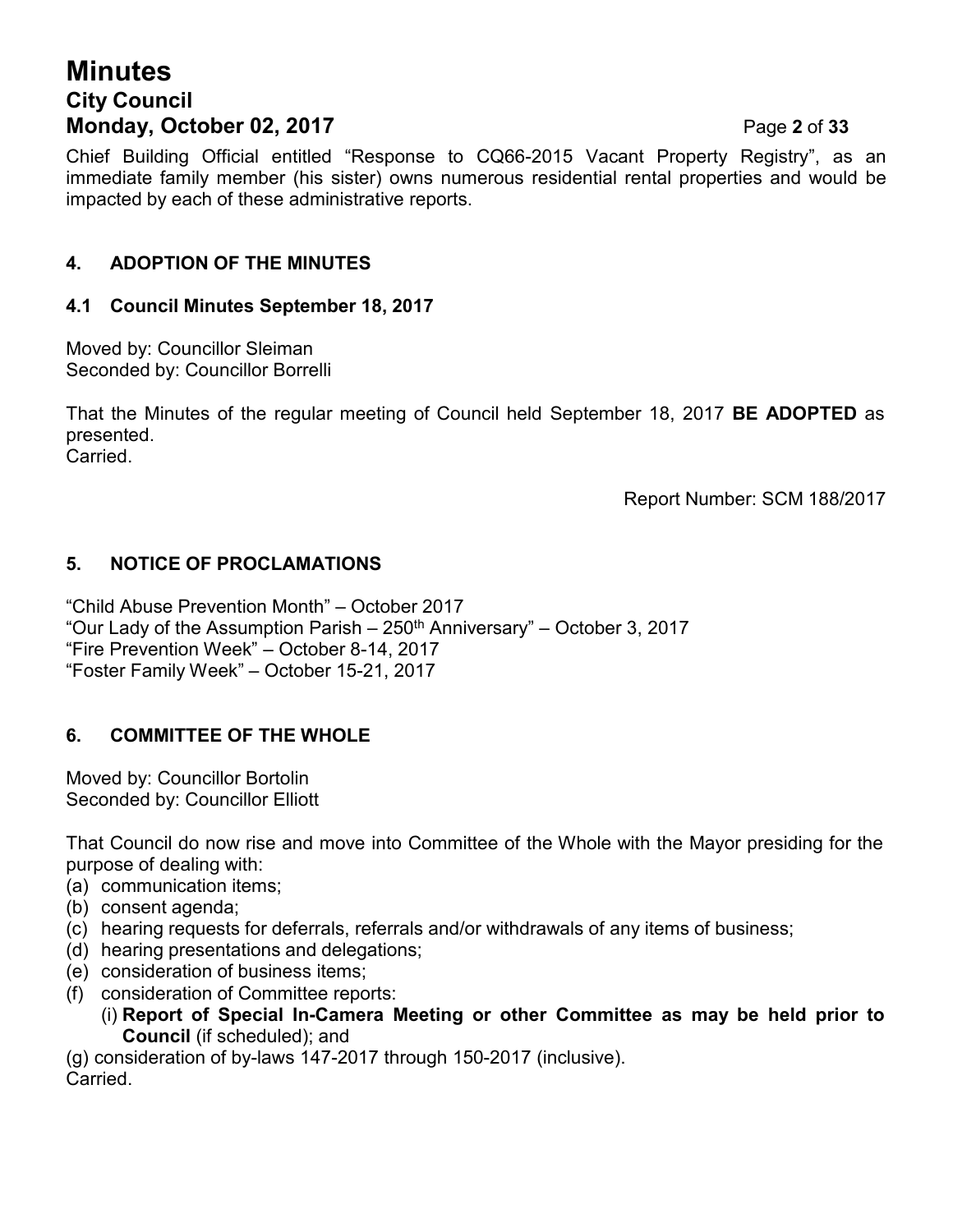# **Minutes City Council Monday, October 02, 2017** Page **3** of **33**

### **7. COMMUNICATIONS INFORMATION PACKAGE**

#### **7.1 Correspondence - October 2, 2017**

Moved by: Councillor Francis Seconded by: Councillor Gignac

Decision Number: CR590/2017

That the following Communication Items 7.1.1 through 7.1.3 and 7.1.5 through 7.1.10 inclusive, as set forth in the Council Agenda **BE REFERRED** as noted and that Item 7.1.4 be dealt with as follows:

#### **7.1.4 Notice of extension of deadline for proposals for The International Urban Cooperation (IUC) programme to October 9, 2017.**

Moved by: Councillor Holt Seconded by: Councillor Kusmierczyk

Decision Number: CR591/2017

That the correspondence from the Delegation of the European Union to Canada dated September 26, 2017 advising of the deadline for submitting proposals for the city pairings opportunities to October 9, 2017 **BE RECEIVED**, and further, that Administration **BE DIRECTED** to submit an application on behalf of the City. Carried.

> Report Number: CMC 18/2017 Clerk's File: EI2017

| No.   | Sender                   | Subject                                             |
|-------|--------------------------|-----------------------------------------------------|
| 7.1.1 | Federation of            | Support for Bill C-323 - Rehabilitation of Historic |
|       | Canadian                 | Properties.                                         |
|       | Municipalities (FCM)     | <b>City Planner</b>                                 |
|       |                          | <b>City Solicitor</b>                               |
|       |                          | <b>Chief Building Official</b>                      |
|       |                          | Note & File                                         |
|       |                          | <b>MMA/6661</b>                                     |
| 7.1.2 | <b>Ontario Municipal</b> | Decision and Order of the Board regarding the       |
|       | Board (OMB)              | proceedings of Kim v. Ontario (Transportation).     |
|       |                          | <b>City Planner</b>                                 |
|       |                          | <b>City Solicitor</b>                               |
|       |                          | <b>Development Applications Clerk</b>               |
|       |                          | Note & File                                         |
|       |                          | ST/8221                                             |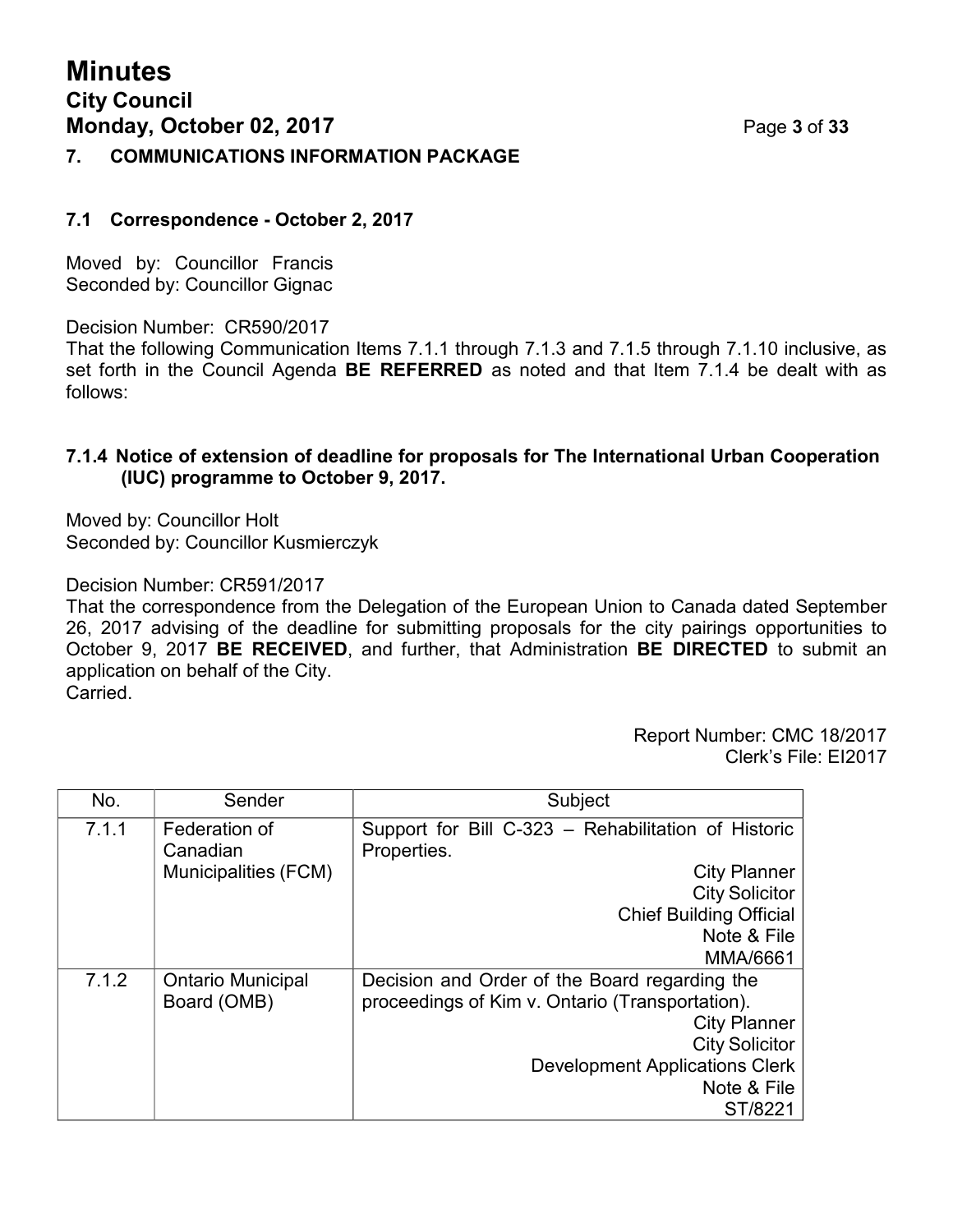# **Minutes City Council Monday, October 02, 2017** Page **4** of **33**

| No.    | Sender                                                             | Subject                                                                                                                                                                                                   |
|--------|--------------------------------------------------------------------|-----------------------------------------------------------------------------------------------------------------------------------------------------------------------------------------------------------|
| 7.1.3  | Ministry of the<br><b>Environment</b> and<br><b>Climate Change</b> | Environmental Compliance Approval for storm and<br>sanitary sewers to be constructed on Helsinki Court<br>from Sixth Concession Road to Ducharme Street.<br><b>City Engineer</b><br>Note & File<br>SW2017 |
| 7.1.4  | Delegation of the<br>European Union to<br>Canada                   | Notice of extension of deadline for proposals for The<br>International Urban Cooperation (IUC) programme<br>to October 9, 2017.<br><b>COUNCIL DIRECTION REQUESTED, otherwise</b><br>Note & File<br>EI2017 |
| 7.1.5  | Town of Lakeshore                                                  | Resolution of the Council of the Town of Lakeshore<br>passed regarding Amazon Headquarters.<br>Note & File<br><b>MMA/6661</b>                                                                             |
| 7.1.6  | <b>Windsor Police</b><br><b>Services Board</b>                     | Chief Al Frederick<br><b>Windsor</b><br>Police<br>Retirement<br>Notice.<br>Note & File<br>SP2017                                                                                                          |
| 7.1.7  | Manager of Urban<br>Design                                         | Application of The Walker Power Building Inc. for<br>Site Plan Approval for an office and commercial<br>building including restaurants at 325 Devonshire<br>Road.<br>Note & File<br>ZS/12955              |
| 7.1.8  | Manager of Urban<br>Design                                         | Application of El-Hy Co. Limited for Site Plan<br>Approval for a new building with 62 parking, 2<br>loading & 4 bicycle spaces at 0 Munich Court.<br>Note & File<br>ZS/12956                              |
| 7.1.9  | Manager of Urban<br>Design                                         | Application of 1137091 Ontario Ltd. for Site Plan<br>Approval for a proposed new building for Morrice<br>Trucking Logistic Facility at 3049 Devon Drive.<br>Note & File<br>ZS/12953                       |
| 7.1.10 | Secretary/Treasurer<br>Committee of<br>Adjustment                  | Committee of Adjustment agenda for meeting to be<br>held Thursday, October 5, 2017 at 3:30 p.m.,<br>Council Chambers, 3 <sup>rd</sup> Floor, Windsor City Hall.<br>Note & File<br>ZC2017                  |

Carried.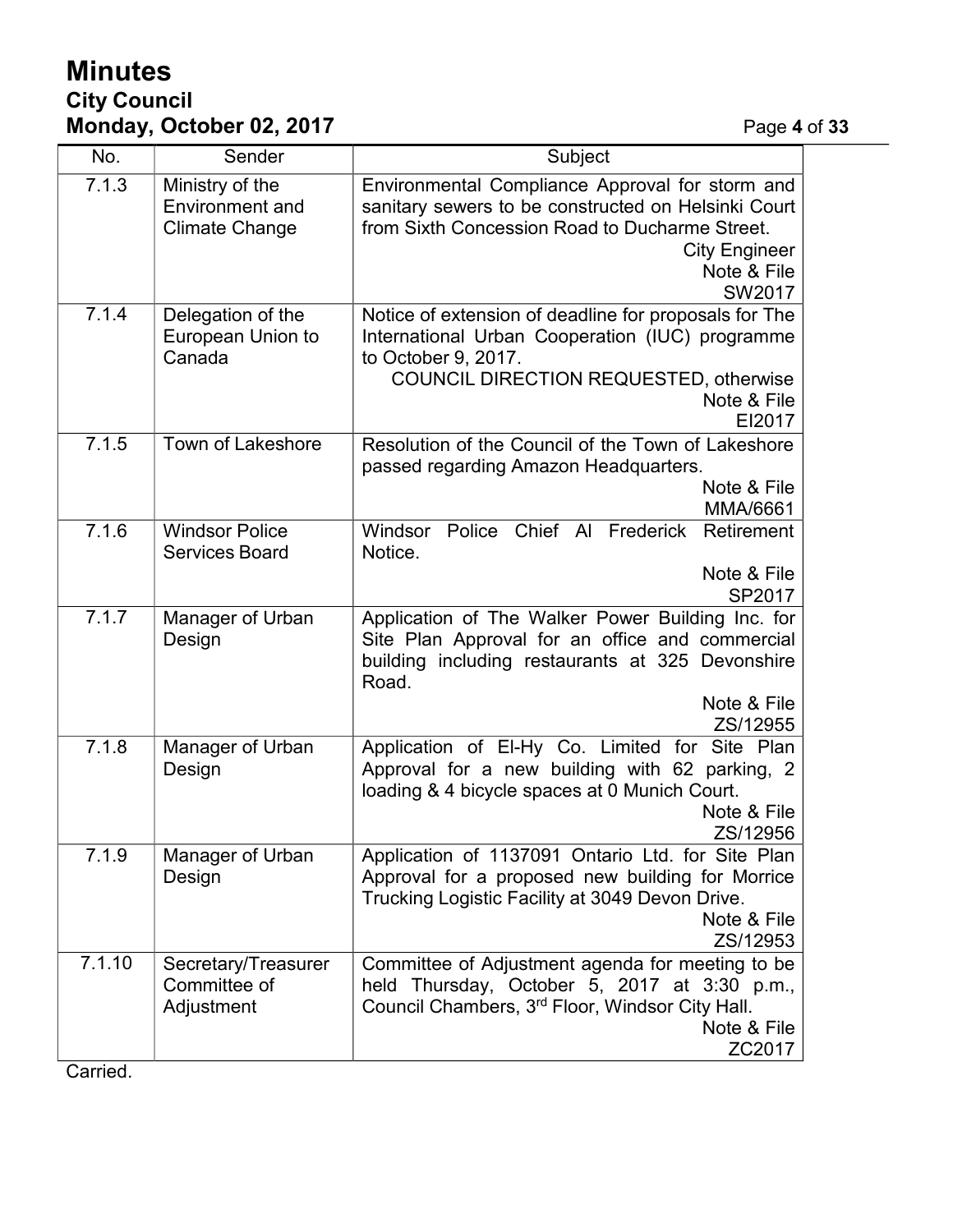# **Minutes City Council Monday, October 02, 2017** Page **5** of **33**

**7.2 Response to CQ2-2017 –immediate prosecution of repeat offenders without providing time to comply (Property Standards By-law and Yard Maintenance and Anti-Littering By-law)**

Moved by: Councillor Gignac Seconded by: Councillor Marra

That the report of the City Solicitor dated September 12, 2017 entitled "Response to CQ2-2017 – immediate prosecution of repeat offenders without providing time to comply (Property Standards By-law and Yard Maintenance and Anti-Littering By-law)" **BE REFERRED** to the "regular business items" portion of the agenda, to allow for discussion in conjunction with the "vacant property registry" report. Carried.

> Report Number: C 161/2017 Clerk's File: SB2017

#### **7.3 Administrative Memo - Issuance of Demolition Permits to the Canadian Transit Company for lands in Olde Sandwich Towne**

Moved by: Councillor Francis Seconded by: Councillor Gignac

Decision Number: CR593/2017

That the memo of the Chief Building Official dated October 2, 2017 entitled "Issuance of Demolition Permits to the Canadian Transit Company for lands in Olde Sandwich Towne" **BE RECEIVED** for information. Carried.

Clerk's File: SB2017

## **8. CONSENT AGENDA**

### **8.1 Declaration of Vacant Parcels of Land (0 Peter Street, 0 Provincial Road and 0 Matthew Brady Boulevard) Surplus and Authority to Offer the Lands for Sale**

Moved by: Councillor Holt Seconded by: Councillor Kusmierczyk

Decision Number: CR594/2017

I. That the following vacant parcels of land **BE DECLARED** surplus: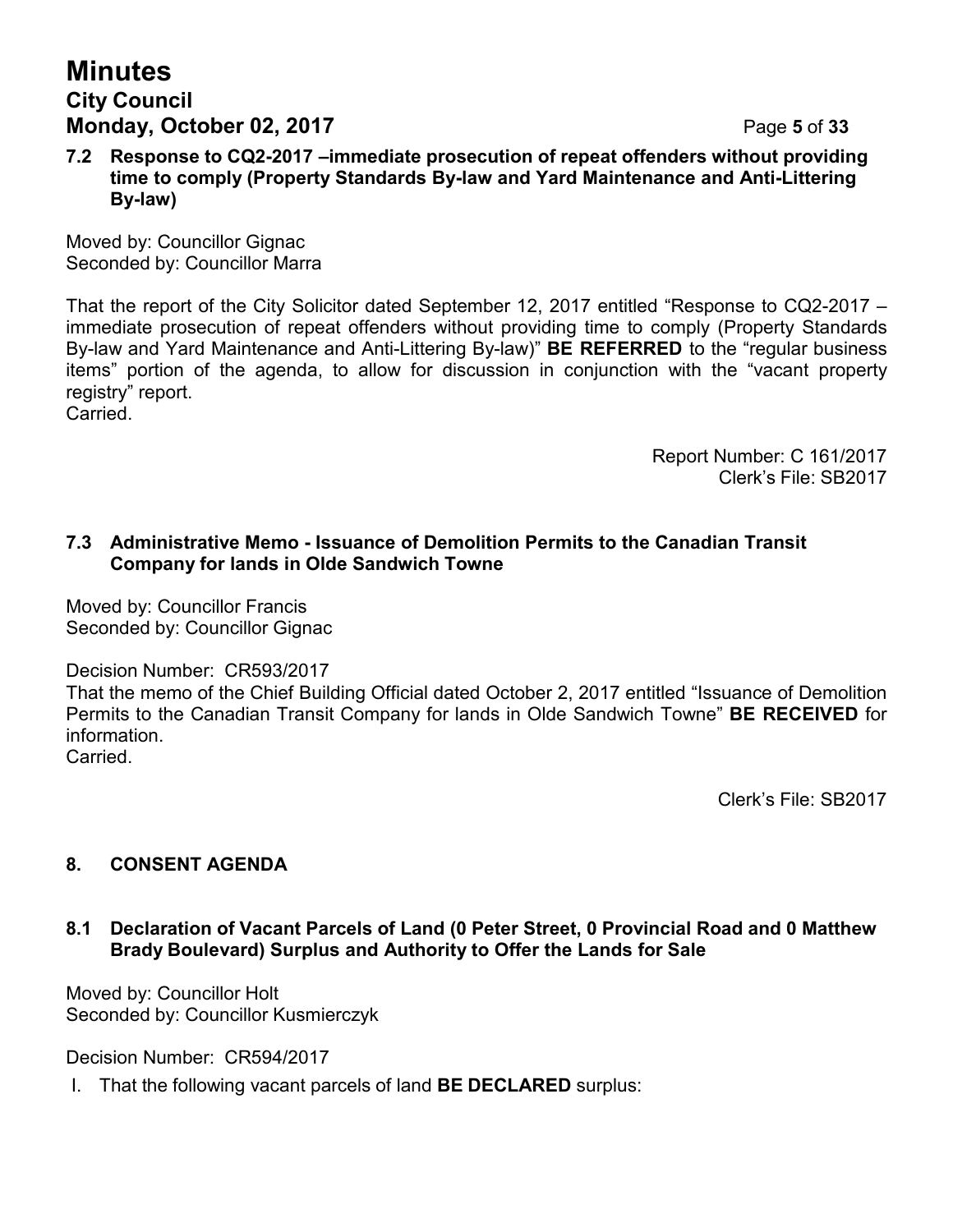# **Minutes City Council Monday, October 02, 2017** Page **6** of **33**

## **PARCEL #1**

- Municipal address (Ward 2): **0 Peter Street** situate on the east side of Peter Street, north of Chippawa Street
- Legal Description: Lot 29, Registered Plan 548
- Lot size: 33' X 100' (10.06 m x 30.48 m)
- Lot area: 3,300 sq ft (306.58 m<sup>2</sup>)
- Improvements: none vacant residential land

## **PARCEL #2**

- Municipal address (Ward 9): **Part of 0 Provincial Road** situate west of Provincial Road, north of Cabana Road East
- Legal Description: Part of Lots 89 and 90, Concession 3, Part Lane, Registered Plan 423, Part of Lot K, Registered Plan 148 and Part of Lot K, Registered Plan 423, to be further described on a new Reference Plan of Survey to be Registered
- Lot size: irregular
- $\blacksquare$  Lot area: 1.6 ac (0.65 ha)
- Improvements: none vacant industrial land

## **PARCEL #3**

- Municipal address (Ward 6): **Part of 0 Matthew Brady Boulevard** situate on the east side of Matthew Brady Boulevard, west of Lauzon Parkway
- **Example 243 Example 244, Registered Plan 1211, designated as** Part 14 on Plan 12R-19416
- Lot size: irregular
- Lot area: 1,786.8 sq ft (166 m<sup>2</sup>)
- Improvements: none vacant industrial land
- II. That the Manager of Real Estate Services **BE AUTHORIZED** to offer the vacant parcel of land identified as **Parcel 1** in Recommendation I for sale on the Multiple Listing Service ("**MLS**") and / or on the City's website, at a list price to be determined by the Manager of Real Estate Services or commensurate with an independent appraisal, as appropriate.
- III. That the Manager of Real Estate Services **BE AUTHORIZED** to offer the vacant parcels of land identified as **Parcel 2** in Recommendation I for sale to the abutting property owners to the east at list prices to be determined by the Manager of Real Estate Services or commensurate with independent appraisals, as appropriate.
- IV. That the Manager of Real Estate Services **BE AUTHORIZED** to offer the vacant parcels of land identified as **Parcel 3** in Recommendation I for sale to the abutting property owner at a list price to be determined by the Manager of Real Estate Services or commensurate with an independent appraisal, as appropriate.

Carried.

Report Number: C 164/2017 Clerk's File: APM2017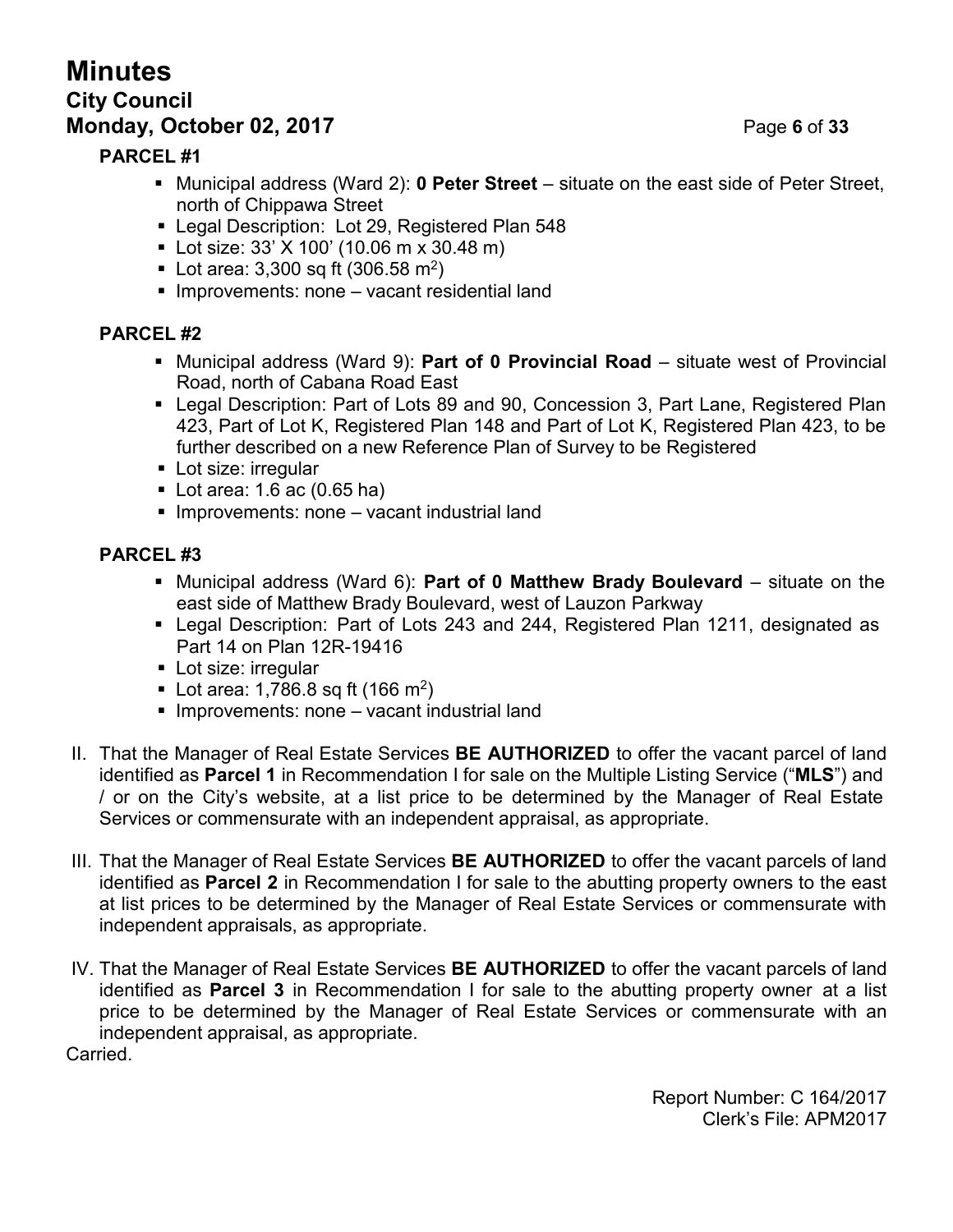## **Minutes City Council Monday, October 02, 2017** Page **7** of **33**

Moved by: Councillor Holt Seconded by: Councillor Kusmierczyk

#### Decision Number: CR595/2017

That in accordance with the terms of RFP 86-17, Council **AWARD** the contract for the provision of office supplies to Corporation Express Canada, Inc., operating as Staples Business Advantage for a three (3) year term with an option to extend the contract for a further two (2) years; and,

That the Purchasing Manager **BE AUTHORIZED** to issue Contract Purchase Orders to Corporation Express Canada, Inc., operating as Staples Business Advantage for the provision of office supplies, satisfactory in financial content to City Treasurer, and in technical content to the Purchasing Manager. Carried.

> Report Number: C 146/2017 Clerk's File: AE/12948

#### **8.3 A By-law to Authorize Special Charges Being Imposed on Lots Abutting on the Local Improvement Work completed Under By-Law 134/2014 on Turner Road From Seymour Boulevard to Sydney Avenue**

Moved by: Councillor Holt Seconded by: Councillor Kusmierczyk

#### Decision Number: CR596/2017

That Council **ADOPT** By-law -2017 for the imposition of special charges on lots abutting on or immediately benefiting from the local improvement work completed under By-law 134/2014 on Turner Road from Seymour Boulevard to Sydney Avenue, in accordance with Section 30 of Ontario Regulation 586/06, made under *Municipal Act 2001*. Carried.

> Report Number: C 166/2017 Clerk's File: SW/11893

#### **8.4 Request by MTO for Exemption to Noise By-Law 6716 for purposes of conducting paving operations at night----- Wards 1 & 9**

Moved by: Councillor Holt Seconded by: Councillor Kusmierczyk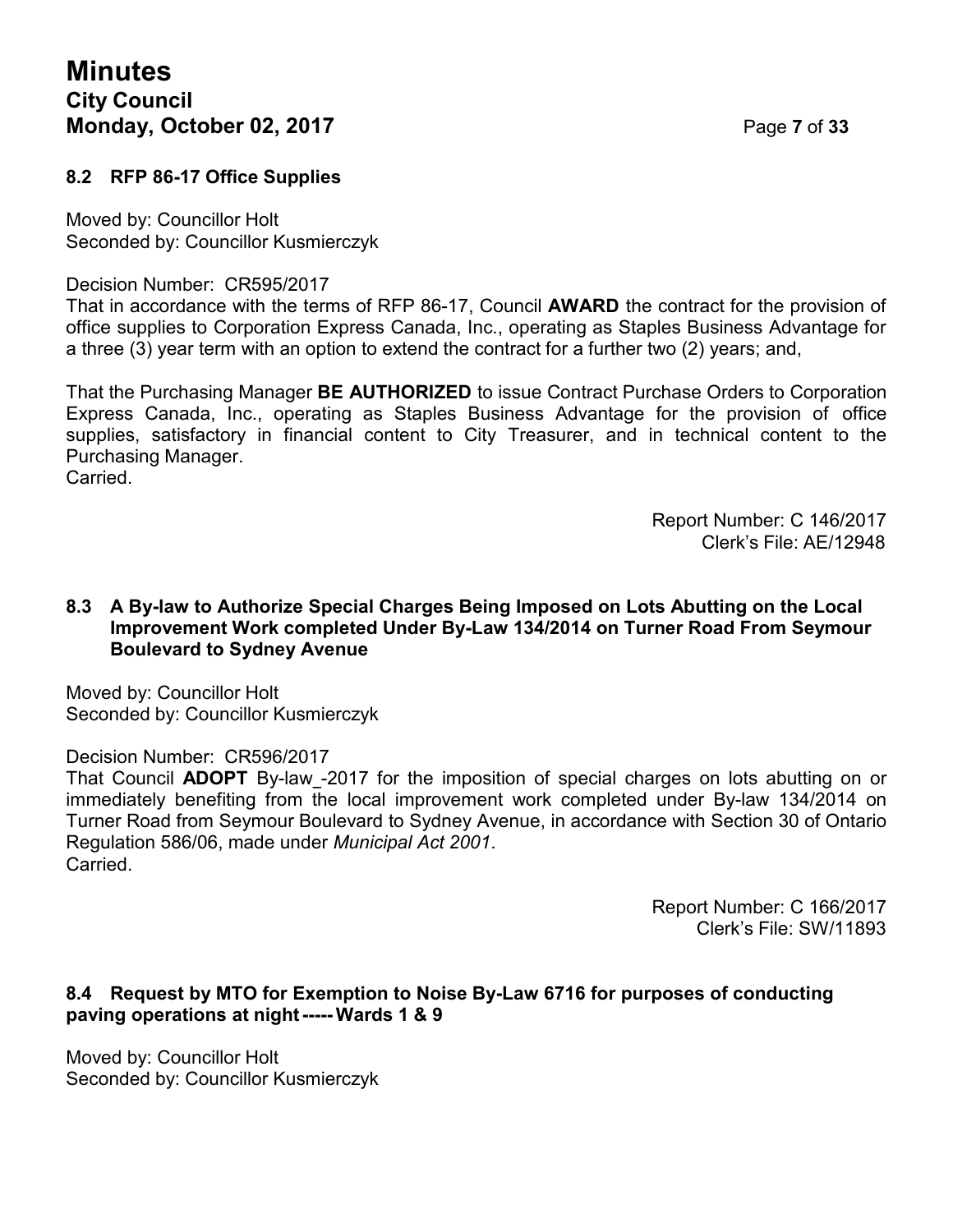## **Minutes City Council Monday, October 02, 2017** Page **8** of **33**

Decision Number: CR597/2017

I) That the following exemption requests to the provisions of the Noise By-law 6716 (as amended), **BE GRANTED**:

### *a. Specific exemption request***:**

The MTO is requesting a noise by-law exemption for the time periods for the operation of construction equipment as dictated by the City of Windsor **By-Law No. 6716** in order to allow night work (paving operations).

#### *b. Scope of Exemption***:**

The project limits are located in the City of Windsor on the Highway 401/ Dougall Parkway ramps from 0.08 km east of Sixth Concession Road westerly to Walker Road overpass.

#### *c. Duration of Exemption***:**

This Noise-By-Law Exemption is requested for up to five (5) nights, anticipated to take place between May to July in 2018. Project timing is subject to the completion of the Detailed Design Study, environmental approvals and permits, and the availability of funding.

Carried.

Report Number: C 160/2017 Clerk's File: SW2017

#### **8.5 Engineering Services for West Riverfront CSO Control Class Environmental Assessment**

Moved by: Councillor Holt Seconded by: Councillor Kusmierczyk

Decision Number: CR598/2017

I. That the following proposal to procure engineering services to study the West Riverfront CSO Controls, west of the CMH Woods Pumping Station, and provide a Class Environmental Assessment be **ACCEPTED**:

| <b>PROPONENT:</b>       | <b>Stantec Consulting Ltd.</b> |  |
|-------------------------|--------------------------------|--|
|                         | 140 Ouellette Place, Ste 100   |  |
|                         | Windsor, Ontario N8X 1L9       |  |
| <b>TOTAL PRICE:</b>     | \$297,000.00, plus HST         |  |
| <b>ACCOUNT CHARGED:</b> | 007-2915-9998-02942-7163004    |  |

**AND** that the Chief Administrative Officer and City Clerk **BE AUTHORIZED** to sign a contract with Stantec Consulting Limited, satisfactory in form to the City Solicitor, in technical content to the City Engineer, and financial content to the Chief Financial Officer & City Treasurer.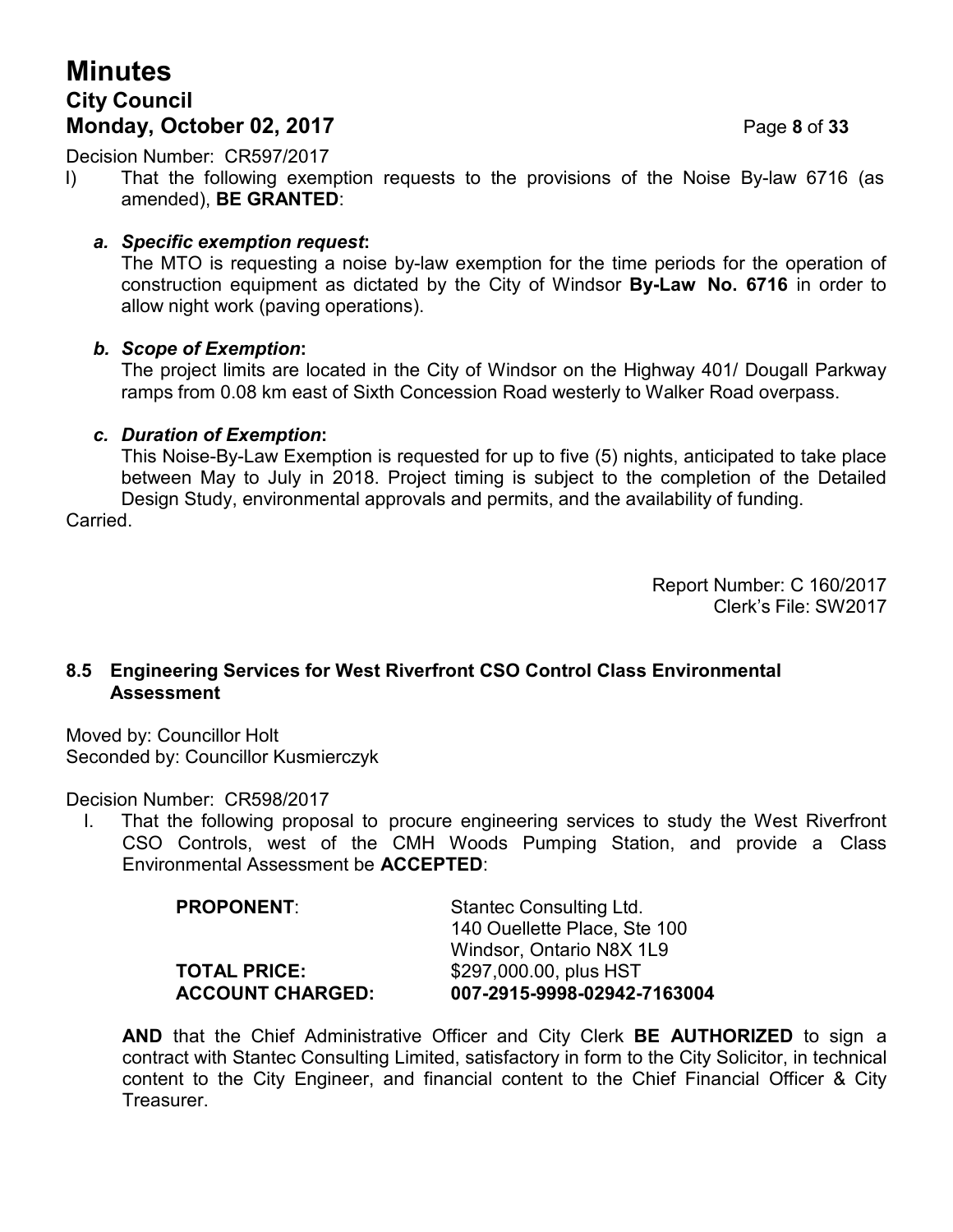II. That funds totalling \$62,228 **BE TRANSFERRED** from the Sewer Surcharge Reserve (Fund 153) to Project 7163004.

III. That any funds received, up to a maximum of \$62,228, as part of the City's involvement in the Ontario Ministry of the Environment and Climate Change's Canada-Ontario Agreement Program **BE REDIRECTED** to the Sewer Surcharge Reserve (Fund 153).

Carried.

Report Number: C 155/2017 Clerk's File: SW/12950

#### **8.6 Official Plan Amendment - Dennison/Connor - 4775 Joy Road - OPA 115 OPA/5219 - Ward 9**

Moved by: Councillor Holt Seconded by: Councillor Kusmierczyk

Decision Number: CR599/2017 PHED 503

That Special Policy Area 1.25 in Volume 2: Secondary Plans & Special Policy Areas of the City of Windsor Official Plan **BE AMENDED** by adding the following paragraph:

"1.25.4 Notwithstanding Sections 6.13.3.2, 6.13.3.3 and 11.4.3.5 of Volume I – The Primary Plan, for the parcel consisting of Part of Lot 15, Concession, situated on the south side of Joy Road, east of  $8<sup>th</sup>$  Concession Road, known municipally as 4775 Joy Road, one or more lots may be created without a municipal sanitary sewer. The property owner agrees to not oppose any future Local Improvement Petition Assessments or applicable infrastructure costs applied to the new lots for municipal services to be constructed in the future. The property owner will connect to a municipal sanitary sewer at their cost once constructed as per Property Standards By-law."

Carried.

Report Number: S 162/2017 Clerk's File: ZO/12909

**8.7 Proposed Zoning By-law Amendment - 1627 Howard Avenue - to permit an 8 unit Multiple Dwelling Z012/17 [ZNG5166] - Ward 3**

Moved by: Councillor Holt Seconded by: Councillor Kusmierczyk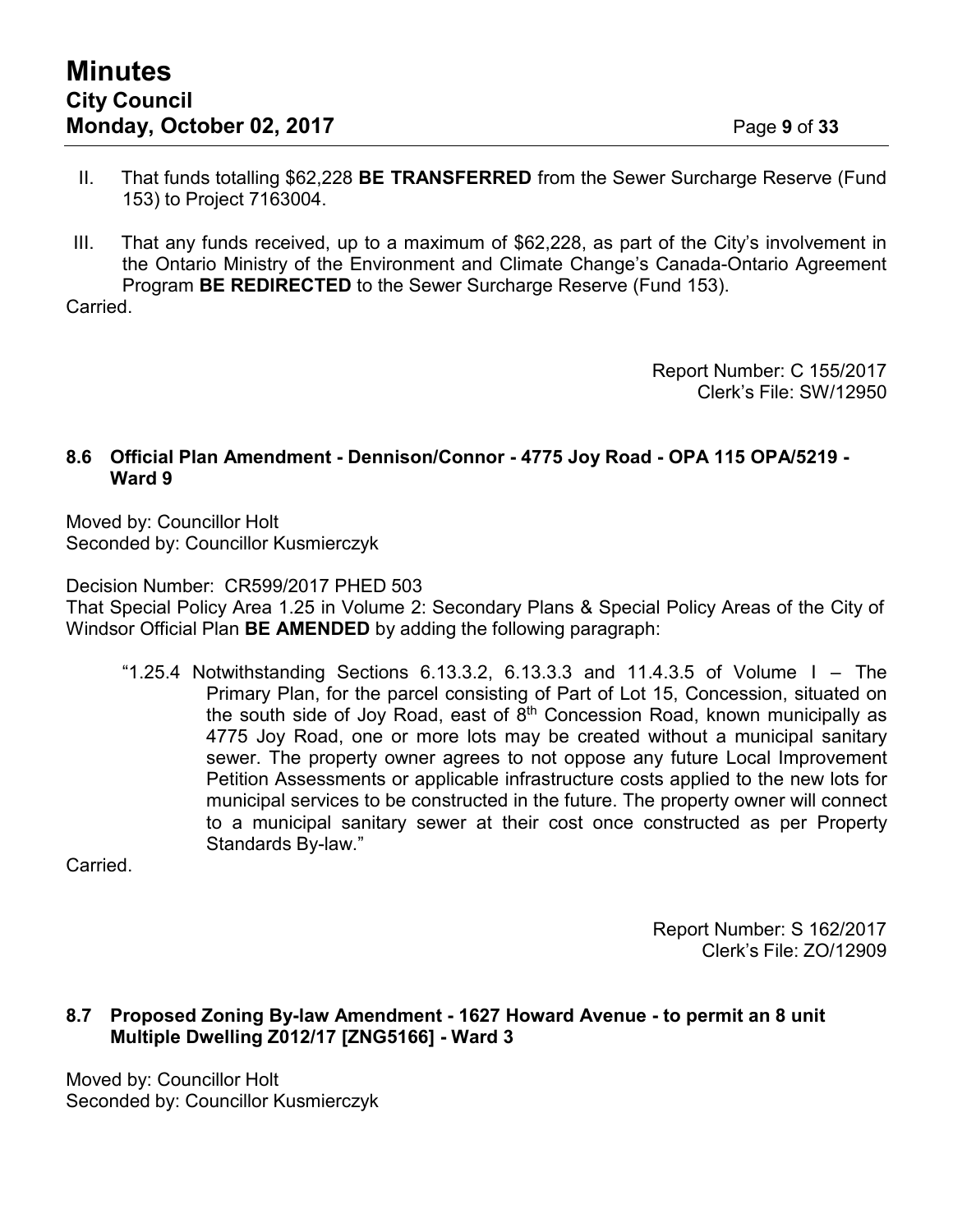Decision Number: CR600/2017 PHED 504

- I. That an amendment to Zoning By-law 8600 **BE APPROVED**, amending the zoning for Lots 5 and 6, Plan 678, City of Windsor, (Municipally known as 1627 Howard Avenue) from Residential District (RD) 2.2 to (Holding) Residential District (H)RD 2.2 with special provisions to add the following::
	- i. A Multiple Dwelling with a maximum of 8 Units. shall be an additional permitted use;
	- ii. A minimum of 7 parking spaces shall be provided, one of which shall be a Type B Accessible Parking Space
	- iii. Required Parking Area Separation 0m
- II. That the minimum lot frontage, maximum building height, minimum front yard, rear yard and side yard widths shall be as existing;
- III. That the Hold symbol **BE REMOVED** from the site when the following requirements are met:
	- i.) The applicant applies to remove the hold provision;
	- ii.) A site plan agreement is registered on the title of the property,
- IV. That the Planning Department **UNDERTAKE** a land use study for the Howard Avenue Corridor between Sheppard Street E and Tecumseh Road E with the goal to determine if the current land use designations and zoning categories are appropriate for the area. Carried.

Report Number: S 163/2017 Clerk's File: ZB/12890

### **8.8 Windsor Municipal Heritage Register - Add Properties (City-wide)**

Moved by: Councillor Holt Seconded by: Councillor Kusmierczyk

Decision Number: CR601/2017 PHED 506

I. That the following 37 properties of cultural heritage value or interest **BE ADDED** to the Windsor Municipal Heritage Register:

● 1583-85-87 Bruce Avenue – Triplex – c1919 – Arch. Gilbert J.P. Jacques / Windsor Housing Commission – Core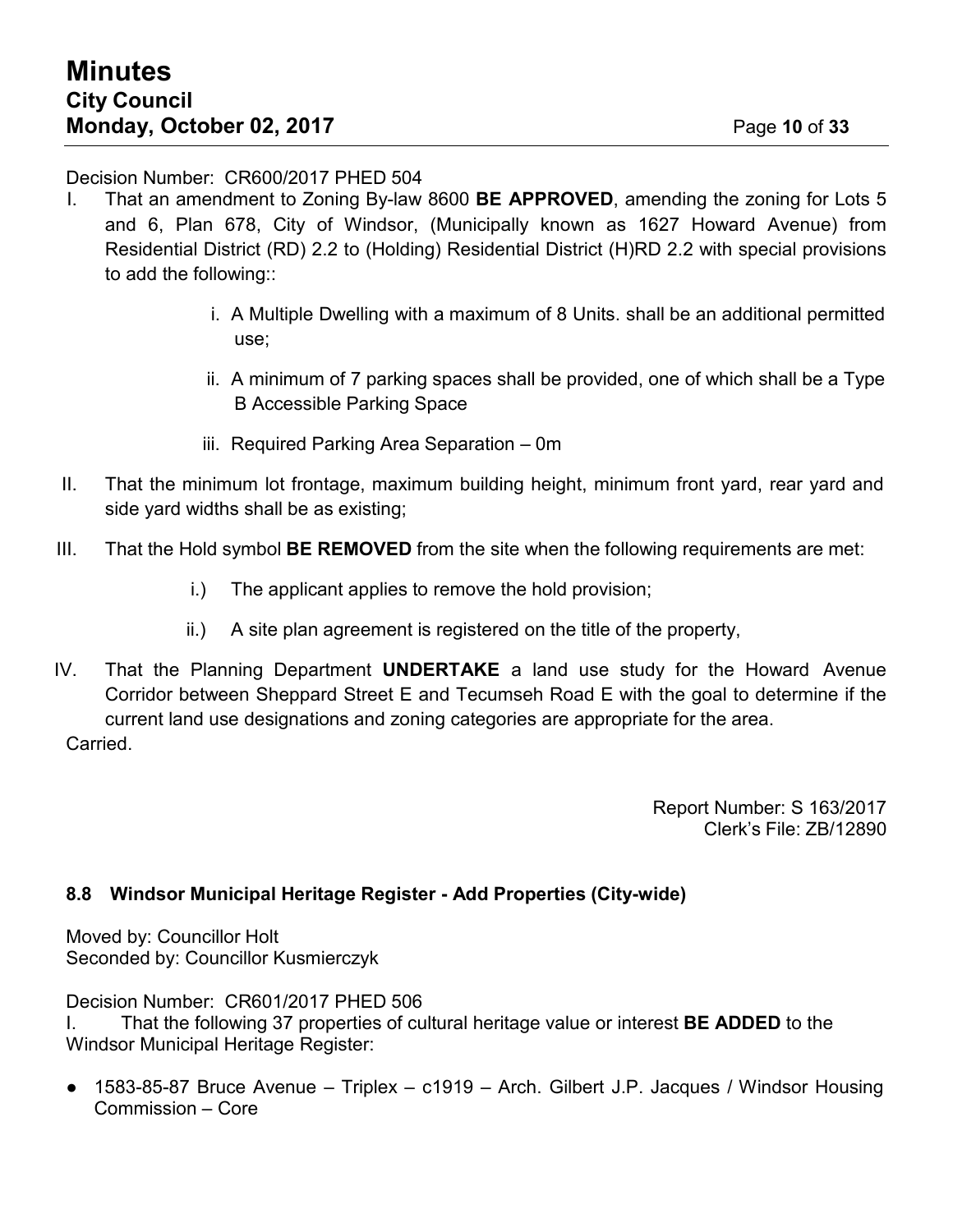# **Minutes City Council Monday, October 02, 2017 Page 11 of 33**

- 1590-92 Bruce Avenue Duplex c1919 Arch. Gilbert J.P. Jacques / Windsor Housing Commission – Core
- 1882 Cadillac Street– House c1928 Tudor Revival Elements– Ford City
- 824 Dawson Road House c1922 Craftsman/Bungalow influences, contrasting brick ends Ford City
- 972 Erie Street East Inverness Apartments c1926 Prairie Style elements, protruding porches/balconies, decorative brickwork – Core
- 990 Erie Street East Killarney Apartments c1926 Prairie Style elements, protruding porches/balconies, decorative brickwork – Core
- 1090 Erie Street East Apartments c1927 Prairie Style elements Core
- 269 Esdras Place Ashmore House c1930 English Cottage Riverside
- 861 Esdras Avenue Lusby House c1940 Dutch Colonial Revival Riverside
- 866 Esdras Avenue Reid-Turner House c1927 Colonial Revival Riverside
- 410 Giles Boulevard West Parkview Apartments c1929-30 Arch. J.R. Sculland; Hollow brick tiles, quoins, arches – Core
- 430 Giles Boulevard West Parkside Apartments c1930-31 Arch. J.R. Sculland; Hollow brick tiles, quoins, arches – Core
- $\bullet$  1034-1036-1038-1040 Howard Avenue Four-unit Terrace c1919 Brick two-storey, symmetrical – Core
- 1247-1251 Hall Avenue Duplex c1927 Tudor Revival; buff brick, arched windows Core
- 2136 Hall Avenue Silverstein House c1950 Minimal Traditional/Colonial details S.Walkerville
- 1100 Huron Church Road Chapel, Assumption College High School c1957 Arch. G.A. McElroy – Sandwich
- 395-397 Lincoln Road Crouchman House 1885 Vernacular Queen Anne Walkerville
- 2143 Lincoln Road Ouellette-Horen House c1930 Tudor Revival S.Walkerville
- 2144 Lincoln Road House c1928 Dutch Colonial Revival & Craftsman S.Walkerville
- 2131 Moy Avenue Ludwig Treisz House c1927 Bungalow/Craftsman S.Walkerville
- $\bullet$  2142 Moy Avenue Gordon & Marjorie Preston House c1928 Dutch Colonial Revival S.Walkerville
- $\bullet$  185 Ouellette Avenue Federal Building / Dominion Public Building Addition 1958 Four storey, pink granite – Core
- 476 Parent Avenue Francois Apartments c1926 Two-storey arch Core
- 1028 Parent Avenue Gilbert-Abrash House c1928 Prairie Style, buff brick Core
- 172 Patricia Road Clyde W. Curry House c1923 Prairie School Elements Sandwich
- 189 Patricia Road Milligan House c1922 Spanish Colonial Revival and Bungalow/Craftsman – Sandwich
- 983-997 Pierre Avenue Keith and Lillian Apartments c1924 Variegated red tone brick, decorative brickwork and banding, stone insets – Core
- $\bullet$  1015-1017 Pierre Avenue, 1187-1197 Erie East Street Apartments c1920 1921 Protruded double storey porch/balcony, third storey inset balcony – Core
- 271 Pillette Rd Cleve Apartments c1925 Decorative brickwork, stone banding, segmental arch doorway – Ford City
- 274 Pillette Rd Reaume Summer Kitchen House c1900 French Farmstead Vernacular Ford City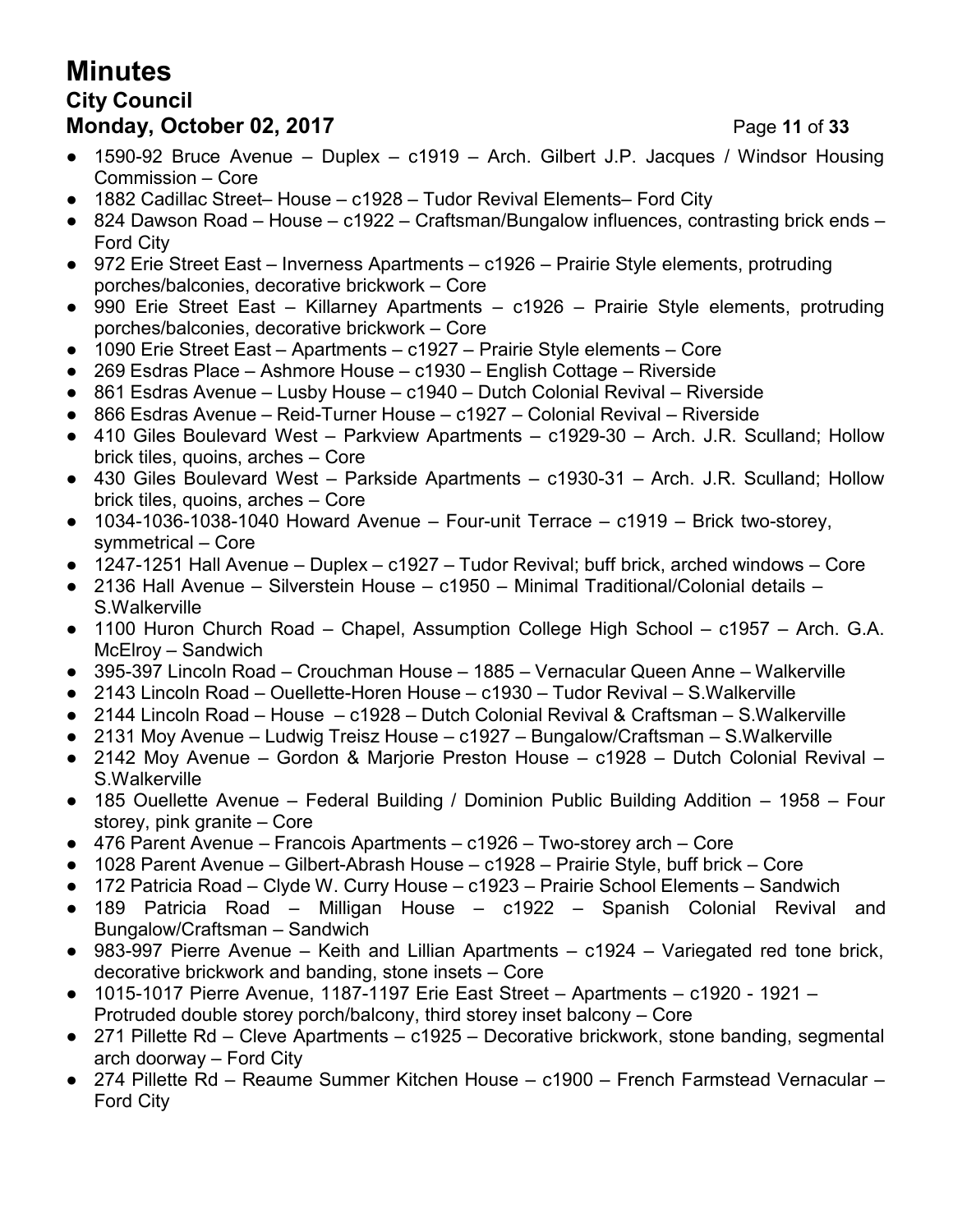# **Minutes City Council Monday, October 02, 2017 Page 12 of 33**

- 2629 Riverside Drive West John H. Rodd House c.1922 Prairie School & Craftsman **Sandwich**
- 1970 Rossini Boulevard House c1932 Tudor Revival Ford City
- 279 St. Louis Avenue Duplex c1930 Tudor Revival Riverside
- 281 St. Louis Avenue Duplex c1930 Tudor Revival Riverside
- 107-111-121-125-135-139 Shepherd Street East Helen Terrace c1927 Yellow brick sixplex – Core
- 2145 Windermere Road McLaughlin House c1938 Tudor Revival Walkerville
- 2146 Windermere Road House c1926 Dutch Colonial Revival Walkerville Carried.

Report Number: S 151/2017 Clerk's File: MBA2017

## **8.9 4325-4445 County Road 42 - Airport Business Park Inc - Cost Sharing and Servicing Agreement for Sanitary Sewer Servicing - Ward 9**

Moved by: Councillor Holt Seconded by: Councillor Kusmierczyk

Decision Number: CR602/2017 PHED 507

- I. That Council **APPROVE** an Oversizing Cost payment by the City to Airport Business Park Inc., estimated at \$82,500 with final cost based on actual construction costs, to be funded from the New Infrastructure Development Project (ID#7035119).
- II. That the CAO and Clerk **BE AUTHORIZED** to execute Servicing Agreement with Airport Business Park Inc. for the construction of a sanitary sewer along the south limit of County Road 42 from 8<sup>th</sup> Concession Road to the west limit of the property at 4325-4445 County Road 42, satisfactory in form to the City Solicitor and in content to the City Engineer in accordance with the following terms:
	- a. The general subdivision requirements as detailed by CR233/98.
	- b. *Agreement Preparation Fee* The applicants agree to pay \$525 plus \$50 per lot (CR132/2004) for preparation of the Agreement prior to the issuance of a Building Permit.
	- *c. Oversizing*
		- i. The Owner further agrees to pay to the Corporation, prior to the issuance of a building permit, the amount of \$73,173.43, inclusive of HST, representative of the Owners share of the previously constructed trunk sanitary sewer on  $8<sup>th</sup>$  Concession Road.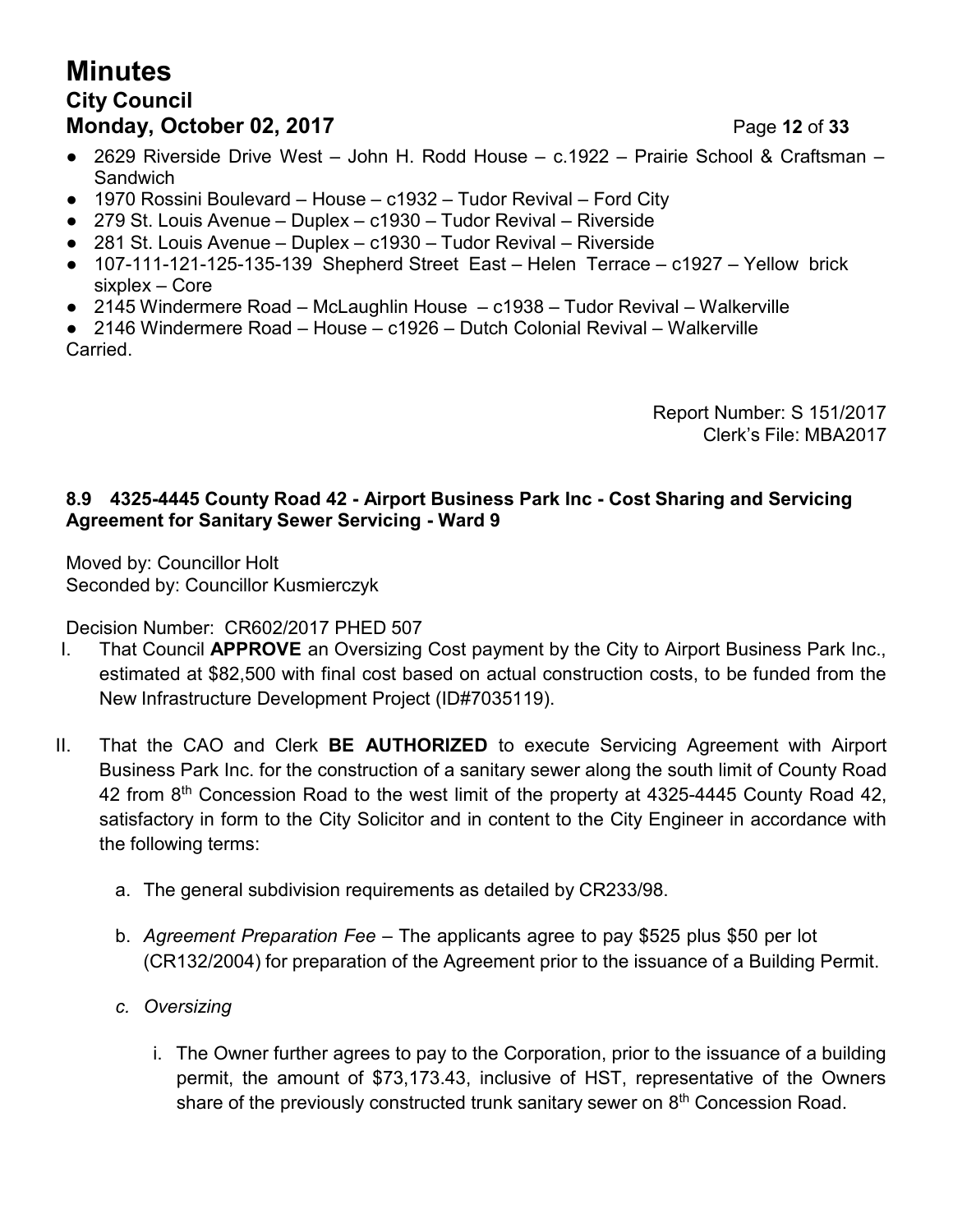## **Minutes City Council Monday, October 02, 2017** Page **13** of **33**

- d. *Land Conveyances*  The owner further agrees to gratuitously to the Corporation, in fee simple and without encumbrance, prior to the issuant of a construction permit the following:
	- a) A 6.8 metre wide parcel for road widening purposes, across the entire County Road 42 portion of their property, in accordance with the requirements of the County Road 42 portion of the Lauzon Parkway Environmental Assessment Report.
	- b) A corner cut off sufficient in magnitude to facilitate improvements at the  $8<sup>th</sup>$ Concession Road/County Road 42 Intersection, in accordance with the requirements of the County Road 42 portion of the Lauzon Parkway Environmental Assessment Report.
	- c) A 2 metre wide parcel for road widening purposes, across the entire  $8<sup>th</sup>$ Concession portion of their property.
- e. *Easement* The owner agrees to gratuitously convey to the Corporation and/or to all utility companies holding Municipal Access Agreements with the Corporation, a 5 metre wide easement across the entire County Road 42 Portion of their property, in accordance with the requirements of the County Road 42 portion of the Lauzon Parkway Environmental Assessment Report.

Carried.

Report Number: S 115/2017 Clerk's File: GF/1730

**8.10 Proposed closure of part of Barton Street right-of-way from the north limit of Wallace Avenue right-of-way to the south limit of the east/west Alley between Wallace Avenue and Scofield Avenue; Declaration that Lands Proposed for Closure are Surplus and Authority to Offer Lands Proposed for Closure for Sale; Applicant – City of Windsor Legal Department – Real Estate Services (c/o Denise Wright); File No. SAS/5112; Ward 9**

Moved by: Councillor Holt Seconded by: Councillor Kusmierczyk

Decision Number: CR603/2017 PHED 508

I. That the 20.12m wide portion of Barton Street right-of way located on the north side of Wallace Avenue, from the north limit of Wallace Avenue right-of-way to the south limit of the east/west Alley between Wallace Avenue & Scofield Avenue, shown on Drawing No. CC-1714 *attached* hereto as Appendix "A"**, BE ASSUMED** for subsequent closure;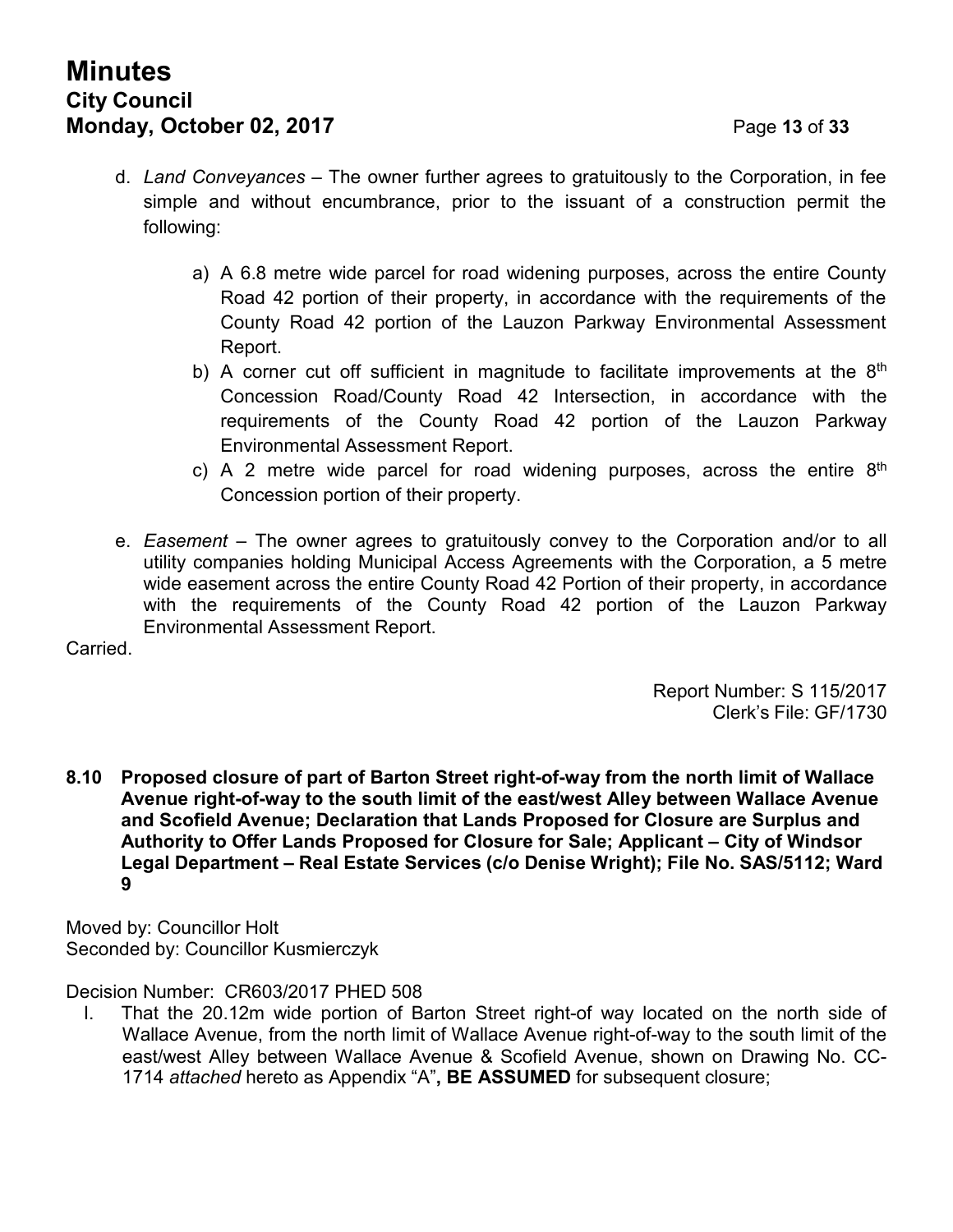# **Minutes City Council Monday, October 02, 2017** Page 14 of 33

- II. That the 20.12m wide portion of Barton Street right-of way located on the north side of Wallace Avenue, from the north limit of Wallace Avenue right-of-way to the south limit of the east/west Alley between Wallace Avenue & Scofield Avenue, shown on Drawing No. CC-1714 *attached* hereto as Appendix "A"**, BE CLOSED AND CONVEYED** by The Corporation of The City of Windsor as a residential building lot, subject to the following:
	- a) A 3.0m easement (to be measured 1.5m on each side of the installation and a minimum of 0.5m past any pedestal installation) located along the east limit of the land recommended for closure, subject to its being accepted in the City's standard form and in accordance with the City's standard practice, be granted to Bell Canada and the easement be further described on a new reference plan of survey;
- III. That The City Planner **BE REQUESTED** to supply the appropriate legal description, in accordance with Drawing Number. CC-1714 *attached* hereto as Appendix "A".
- IV. That The City Solicitor **BE REQUESTED** to prepare the necessary by-law(s).
- V. That, upon the registration of the necessary by-laws, the following vacant parcel of land **BE DECLARED** surplus:
	- Property: 20.12m wide portion of Barton Street right-of way located on the north side of Wallace Avenue, from the north limit of Wallace Avenue right-of-way to the south limit of the east/west Alley between Wallace Avenue & Scofield Avenue, shown on Drawing No. CC-1714 *attached* hereto as Appendix "A"
	- Legal Description: Part of Barton Street, Registered Plan 1143, between Scofield Avenue and Wallace Avenue, to be further described on a new reference plan of survey
	- Approximate Lot Area: 766.57 m<sup>2</sup>
- VI. That The Chief Administrative Officer and City Clerk **BE AUTHORIZED** to sign all necessary documents approved as to form and content satisfactory to the City Solicitor.
- VII. That the matter **BE COMPLETED** electronically pursuant to By-law Number 366-2003
- VIII. That the Manager of Real Estate Services **BE AUTHORIZED** to offer the vacant parcel of land legally described as Part of Barton Street, Registered Plan 1143, between Scofield Avenue and Wallace Avenue, to be further described on a new reference plan of survey, for sale on MLS at a list price to be determined by the Manager of Real Estate Services or an independent appraisal, as appropriate.

Carried.

Report Number: S 154/2017 Clerk's File: SAA2017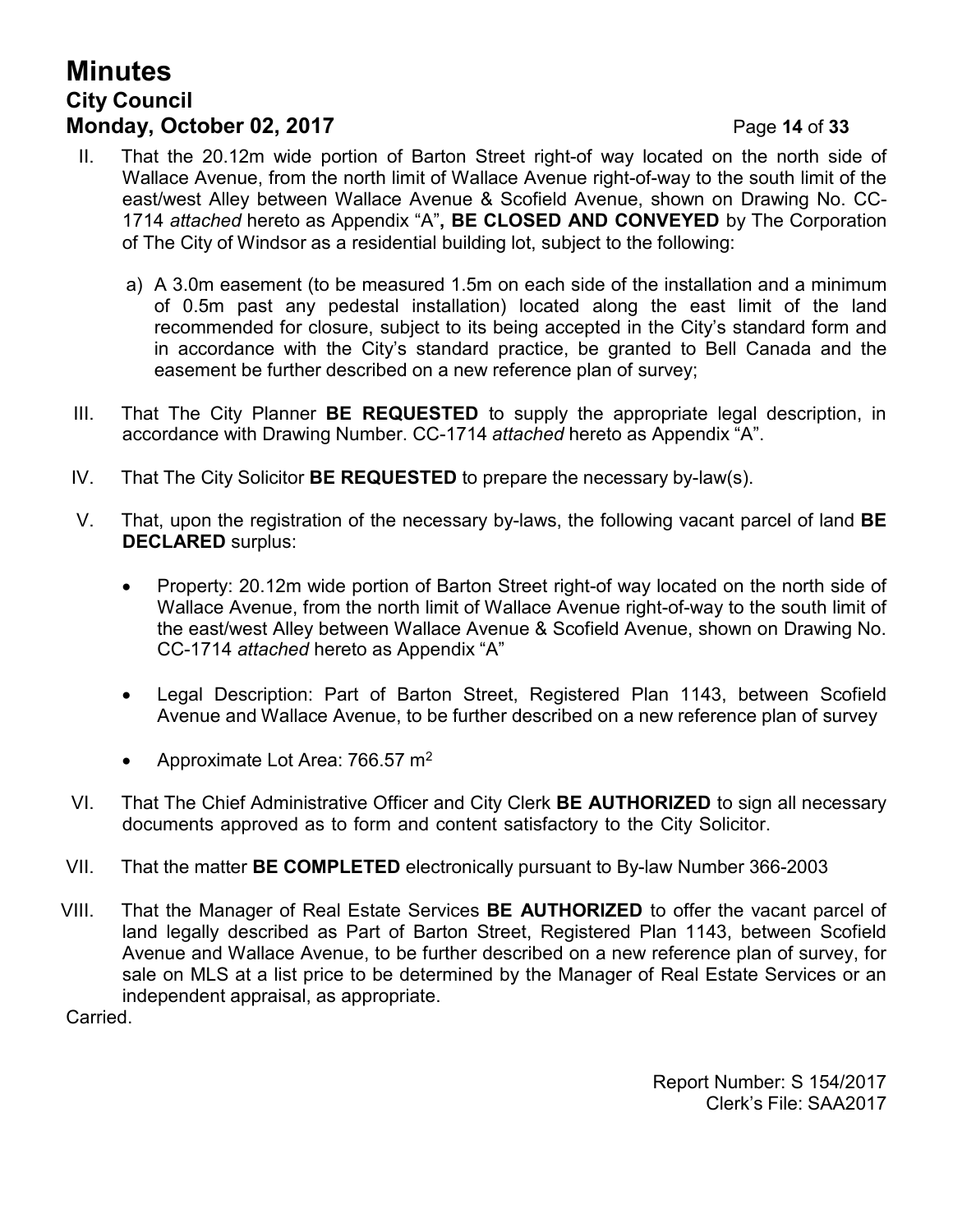Moved by: Councillor Holt Seconded by: Councillor Kusmierczyk

Decision Number: CR604/2017 PHED 509

- I. That the request made by 2515985 Ontario Ltd. to participate in the Business Retention and Expansion Grant Program **BE APPROVED** for 50% of the municipal portion of the tax increment resulting from phase one of the proposed development located at 2415 Division Road for up to 10 years or until 100% of the eligible costs are repaid pursuant to the City of Windsor Economic Revitalization Community Improvement Plan; and,
- II. That Administration **BE DIRECTED** to prepare an agreement between the City and 2515985 Ontario Ltd. to implement the Business Retention and Expansion Grant Program and in accordance with all applicable policies, requirements, and provisions contained within the Economic Revitalization Community Improvement Plan to the satisfaction of the City Planner as to technical content, the City Solicitor as to legal form, and the CFO/City Treasurer as to financial implications; and,
- III. That the CAO and City Clerk **BE AUTHORIZED** to sign the Business Retention and Expansion Grant Agreement.

Carried.

Report Number: S 161/2017 Clerk's File: SPL/10759

### **8.12 Report No. 117 of the Windsor Accessibility Advisory Committee - Accessible/Universal Washroom at the Forest Glade Community & Customer Care Centre**

Moved by: Councillor Holt Seconded by: Councillor Kusmierczyk

Decision Number: CR605/2017 SDHC 502 That Report No. 117 of the Windsor Accessibility Advisory Committee indicating:

That APPROVAL BE GIVEN to an expenditure in the upset amount of \$35,000 for the construction of a new stand alone accessible/universal washroom at the Forest Glade Community & Customer Care Centre; and,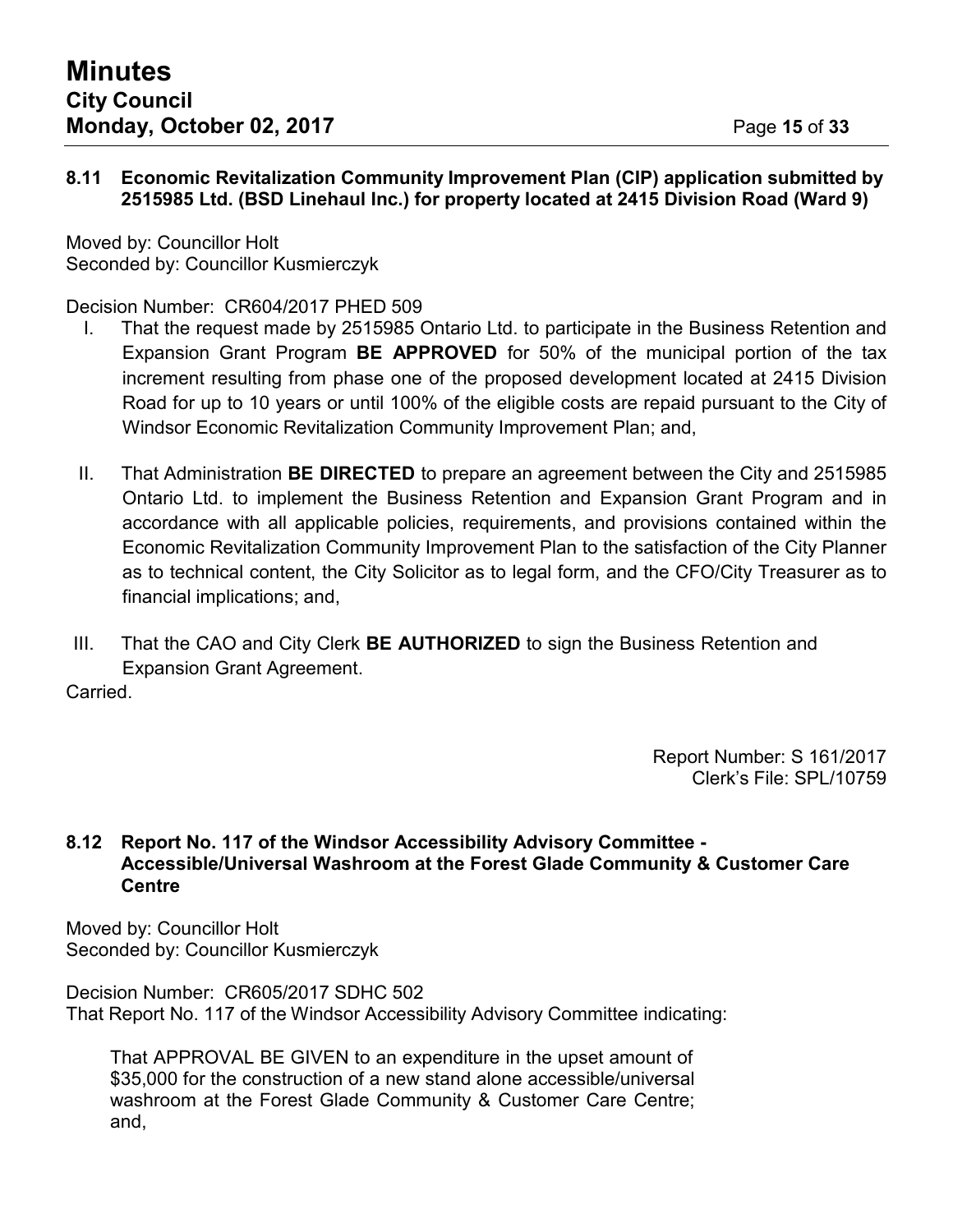That a plaque acknowledging the contribution by the Windsor Accessibility Advisory Committee and City Council BE ERECTED; and further,

That Administration BE REQUESTED to report back on the outcomes of the new stand alone accessible/universal washroom; **BE APPROVED.**

Carried.

Report Number: SCM 152/2017 Clerk's File: MB2017

#### **8.13 Minutes of the Housing Advisory Committee of its meeting held June 12, 2017**

Moved by: Councillor Holt Seconded by: Councillor Kusmierczyk

Decision Number: CR606/2017 SDHC 503 That the minutes of the Housing Advisory Committee of its meeting held June 12, 2017 **BE RECEIVED** for information. **Carried** 

> Report Number: SCM 149/2017 Clerk's File: MB2017

#### **8.14 Housing Advisory Committee 2016 Annual Report**

Moved by: Councillor Holt Seconded by: Councillor Kusmierczyk

Decision Number: CR607/2017 SDHC 504 That the Housing Advisory Committee 2016 Annual report **BE APPROVED** as presented. Carried.

> Report Number: SCM 148/2017 Clerk's File: MB2017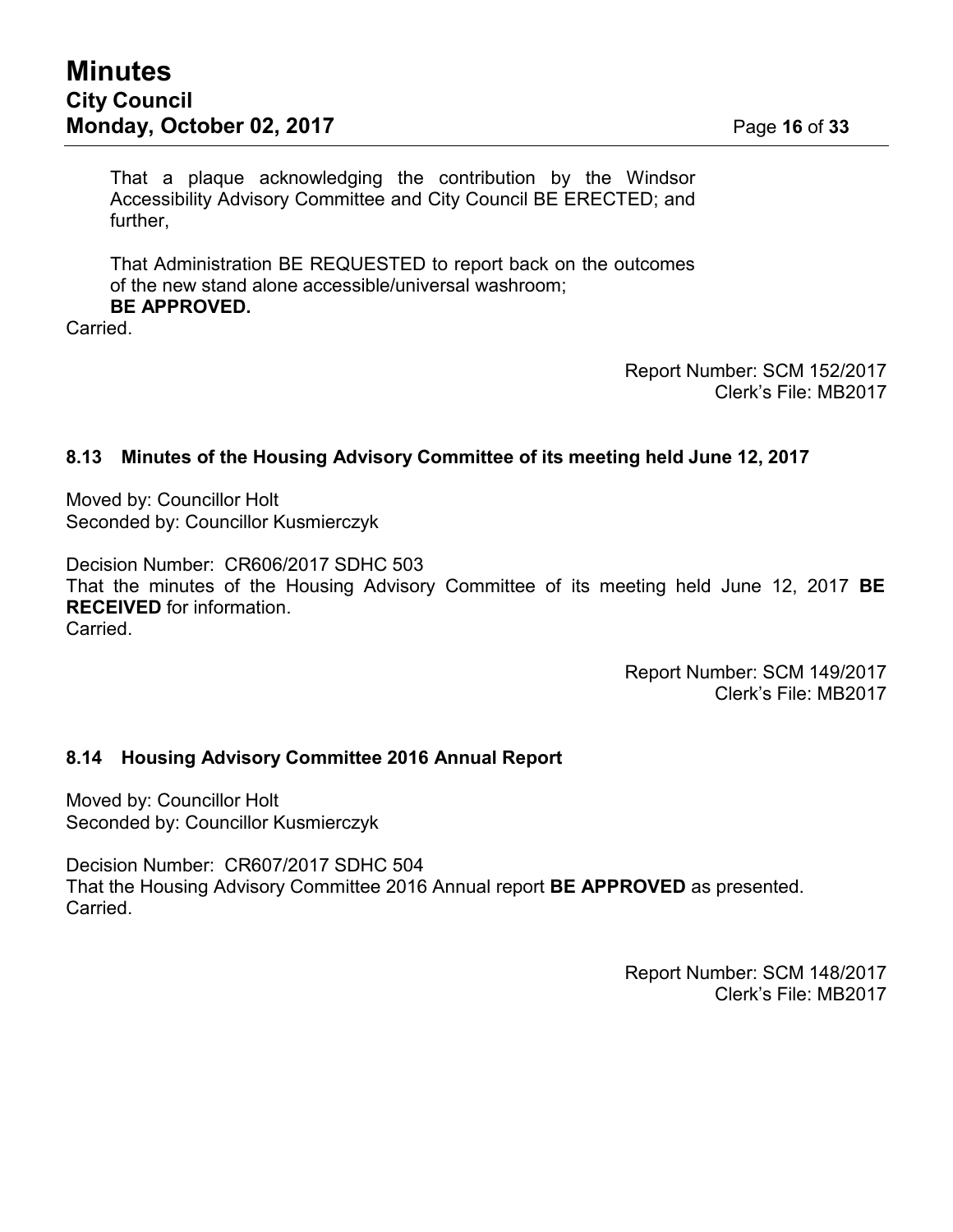#### **8.15 Huron Lodge Maintenance Capital Reserve Fund 184, Ward 1**

Moved by: Councillor Holt Seconded by: Councillor Kusmierczyk

Decision Number: CR608/2017 SDHC 506 That City Council **APPROVE** the transfer of funding from reserve fund 184 Huron Lodge Capital Maintenance to the Huron Lodge operating budget for the following:

a) Kitchen Equipment Replacements \$52,635.96; b) Ceiling lifts \$84,460.80. Carried.

> Report Number: S 152/2017 Clerk's File: AFB/12410

#### **8.16 P2 Productions Inc. Carribean Fest July 27 and July 28, 2018 Riverfront Festival Plaza - Ward #3**

Moved by: Councillor Holt Seconded by: Councillor Kusmierczyk

Decision Number: CR609/2017 SDHC 508

That the request from P2 Productions Inc. to host the Caribbean Fest event at Riverfront Festival Plaza on July 27 and July 28, 2018 **BE APPROVED** subject to the terms and conditions of the Special Events Agreement; and further,

That CR177/2017 **BE AMENDED** to reflect the 2018 dates as requested by P2 Productions Inc. Carried.

> Report Number: S 130/2017 Clerk's File: SR/127643

#### **11.4 Response to CR426/2017 - Community Energy Plan additional information \_City Wide**

Moved by: Councillor Holt Seconded by: Councillor Kusmierczyk

Decision Number: CR613/2017

1) That Administration **PROVIDE** additional data to City Council regarding the exact number of the greenhouse gas emissions by local vehicle traffic in addition to the international truck and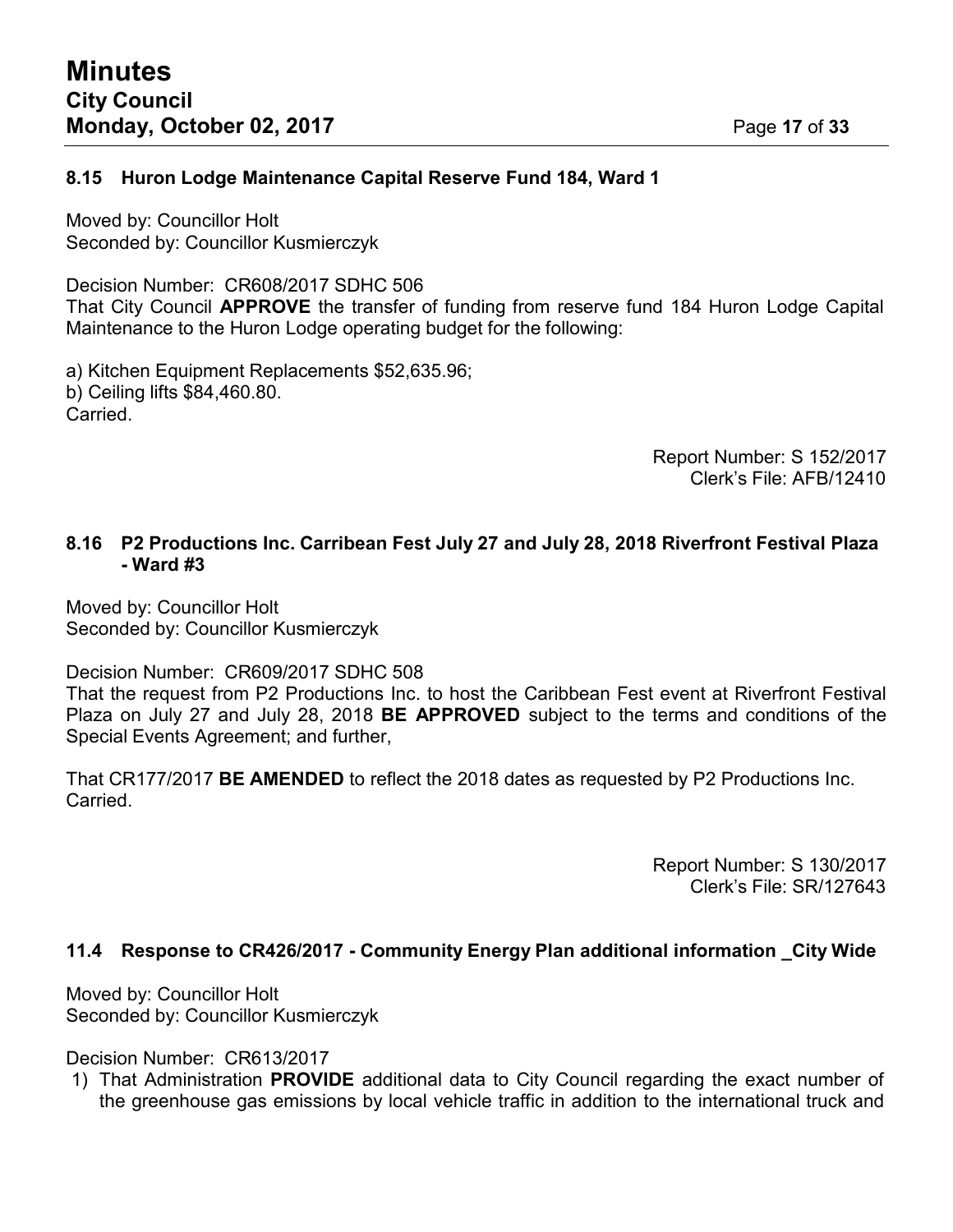## **Minutes City Council Monday, October 02, 2017** Page 18 of 33

vehicle traffic towards the City of Windsor's community greenhouse gas inventory, that was provided; and,

2) That City Council **APPROVE** annual reporting on the performance status of the Community Energy Plan and the Corporate Climate Action Plan. Carried.

> Report Number: S 132/2017 Clerk's File: EI/10822

#### **11.5 Request for Consent to Sell a Parcel of Vacant Land Drouillard Place Non-Profit Housing Inc., 980 St. Luke Rd., Windsor ON (Ward 5)**

Moved by: Councillor Marra Seconded by: Councillor Sleiman

Decision Number: CR614/2017 SDHC 507

- a) That this report from the Executive Director of Housing and Children's Services regarding the request from Drouillard Place Non-Profit Housing Inc. for Service Manager consent to the sale of a vacant parcel of land by **BE APPROVED**; and further,
- b) That the Executive Director of Housing and Children Services, **BE AUTHORIZED** to provide consent, as Service Manager, to Drouillard Place Non-Profit Housing Inc. to sell the vacant land identified as Parcel 3 in Appendix 1 of this report under the following conditions:
	- i) The transaction and all related activities comply with all legislation, regulations, directives and other requirements imposed by the Ministry of Housing Ontario and the City as Service Manager; and,
	- ii) The provision of the consent shall be at no cost to the City of Windsor; and further,
- c) That, subject to Recommendation b) of this report, the Executive Director of Housing and Children Services **BE AUTHORIZED**, to negotiate and consent to any variations or changes that may be required by the Ministry of Housing Ontario or Drouillard Place Non-Profit Housing Inc.; and further,
- d) That the Executive Director of Housing and Children's Services **BE AUTHORIZED** to take such actions required to implement, manage and apply practical operational tasks and activity to operationalize the authority to consent to the sale of the land; and further,
- e) That the Commissioner of Community Development and Health Services **BE AUTHORIZED** to sign agreements and related documents if necessary to enable implementation of the provision of the consent to Drouillard Place Non-Profit Housing Inc. to sell the vacant land identified as Parcel 3 in Appendix 1 of this report, provided further that such agreements and related documents if any, are in a form satisfactory to the City Solicitor and satisfactory in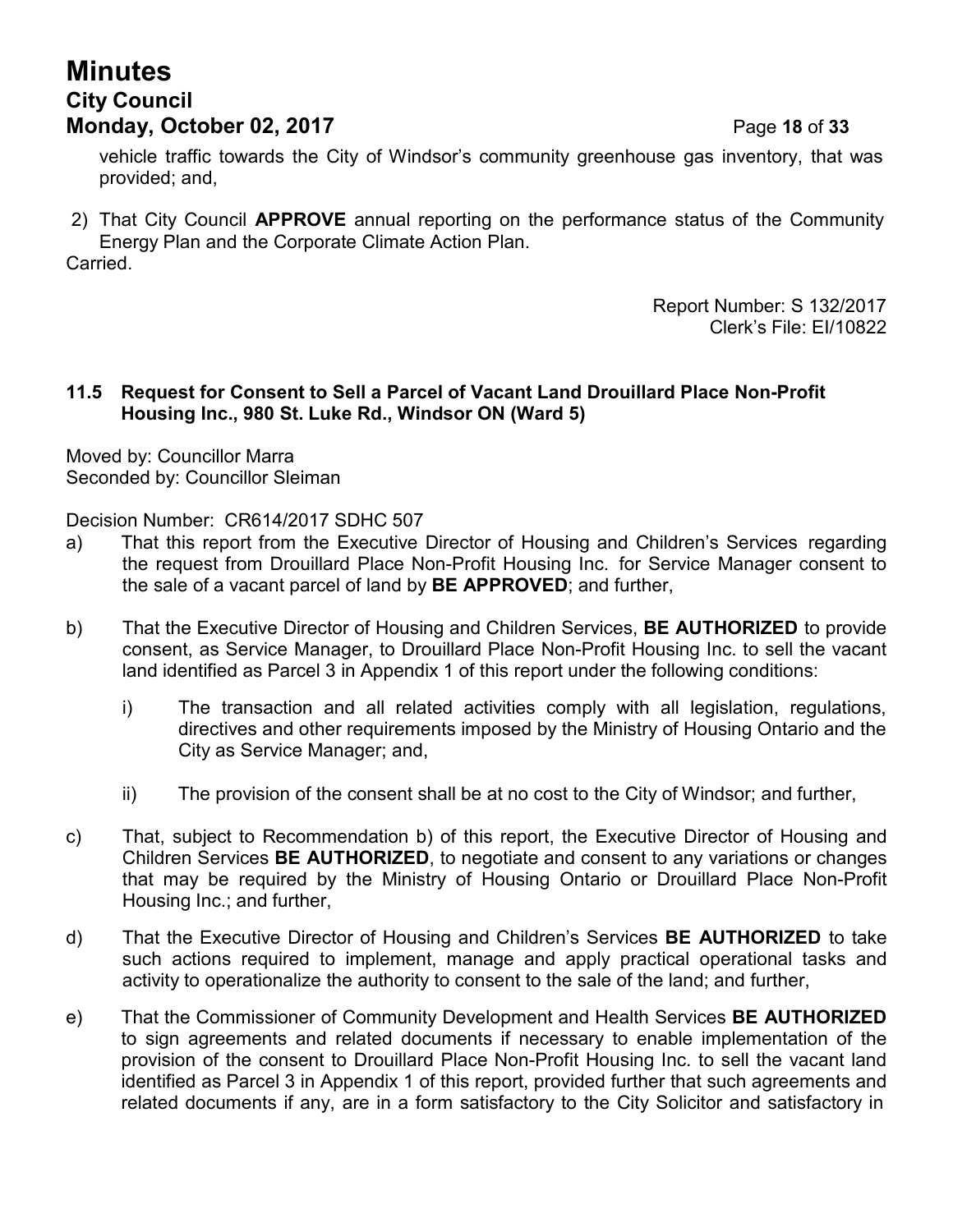# **Minutes City Council Monday, October 02, 2017 Page 19 of 33**

financial content to the Chief Financial Officer/City Treasurer and satisfactory in technical content to the Executive Director of Housing and Children Services. Carried.

> Report Number: S 143/2017 Clerk's File: APM2017

## **9. REQUEST FOR DEFERRALS, REFERRALS AND/OR WITHDRAWALS**

#### **11.1 Residential Rental Licensing**

Moved by: Councillor Gignac Seconded by: Councillor Francis

Decision Number: CR610/2017

That the report of the City Clerk dated September 7, 2016 entitled "Residential Rental Licensing" **BE DEFERRED** for one month to allow for Administration to review the City of Kingston's experience with rental properties and the process they are undertaking and bring back suggestions perhaps through zoning and the Official Plan on how to address the numerous concerns raised by residents and address expansions and even location of particular housing or lodging homes, throughout the entire city.

Carried.

Councillor Bortolin voting nay.

Councillor Elliott discloses an interest and abstains from voting on this matter.

Report Number: C 169/2016 Clerk's File: SB/12952

#### **11.2 Residential Rental Enforcement and Future Zoning**

Moved by: Councillor Gignac Seconded by: Councillor Francis

#### Decision Number: CR611/2017

That the report of the City Planner dated February 13, 2017 entitled "Residential Rental Enforcement and Future Zoning" **BE DEFERRED** for one month to allow for Administration to review the City of Kingston's experience with rental properties and the process they are undertaking and bring back suggestions perhaps through zoning and the Official Plan on how to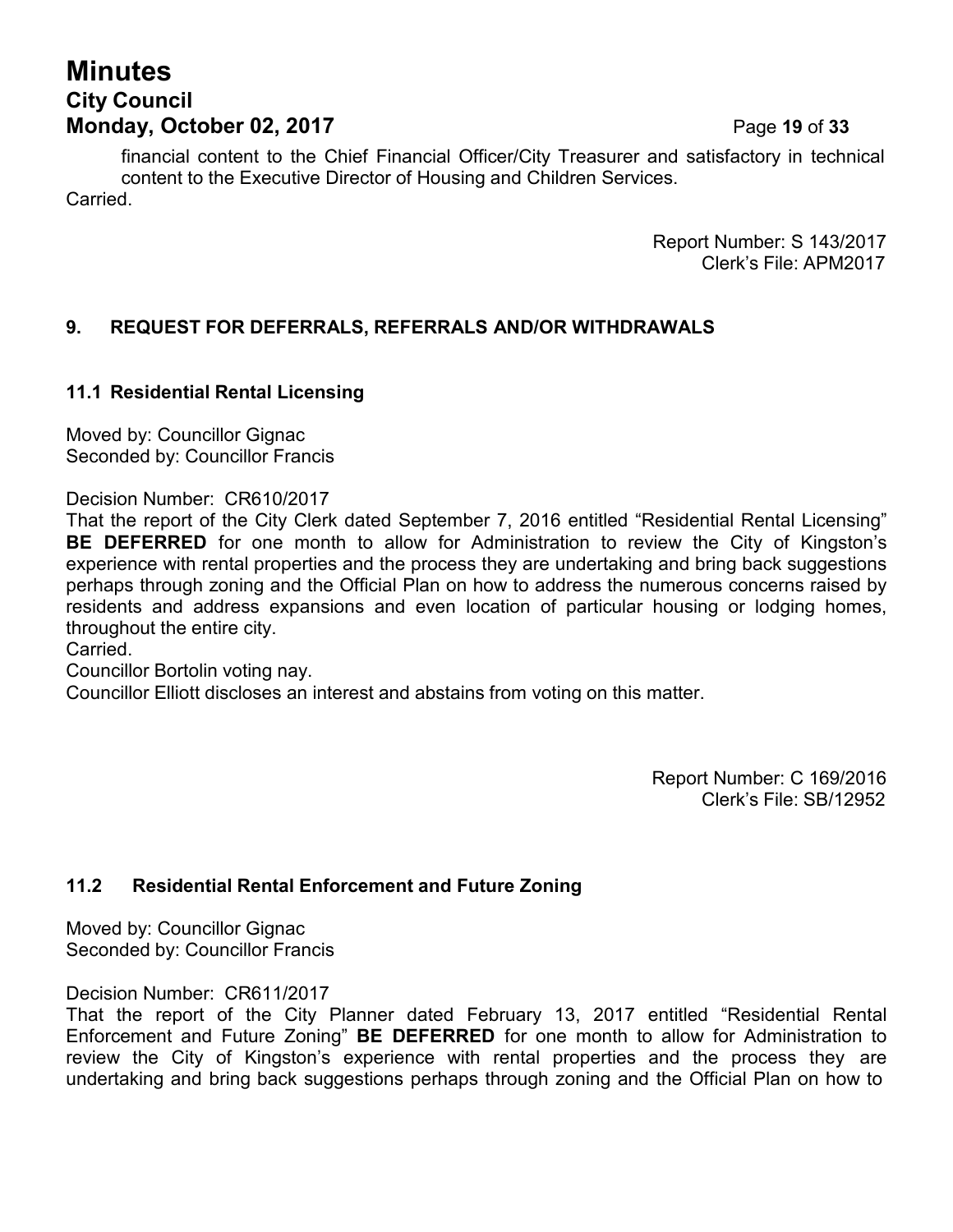# **Minutes City Council Monday, October 02, 2017** Page **20** of **33**

address the numerous concerns raised by residents and address expansions and even location of particular housing or lodging homes, throughout the entire city. Carried. Councillor Bortolin voting nay.

Councillor Elliott discloses an interest and abstains from voting on this matter.

Report Number: C 28/2017 Clerk's File: SB/12952

## **10. PRESENTATIONS AND DELEGATIONS (5 Minute maximum per delegate)**

#### **11.3 Response to CQ66-2015 Vacant Property Registry**

#### **John Lee, Chief Fire Prevention Officer, Windsor Fire & Rescue**

John Lee, Chief Fire Prevention Officer, Windsor Fire and Rescue, appears before Council and is available for questions regarding the response to CQ66-2015 concerning a "vacant property registry".

#### **Barry Horrobin, Director of Planning & Physical Resources, Windsor Police Service**

Barry Horrobin, Director of Planning and Physical Resources, Windsor Police Service, appears before Council and is available for questions regarding the response to CQ66-2015 concerning a "vacant property registry".

#### **Sarah Cipkar, Community Development Coordinator, Downtown Windsor Community Collaborative**

Sarah Cipkar, Community Development Coordinator, Downtown Windsor Community Collaborative, appears before Council to provide comment regarding the need for a vacant property registry, suggesting that as a starting point there should be an enhanced enforcement that would continue to rely on the Property Standards by-law as the principal instrument used by Administration to help resolve vacant building issues, and that there should be a gradual build-up towards having a proactive registry.

#### **Caroline Taylor, resident of Ward 2**

Caroline Taylor, resident of Ward 2, appears before Council to provide comment regarding the need for a vacant property registry, suggesting that something needs to be done as blight has taken over west-end neighbourhoods and more rentals and vacant properties are emerging, and that leaving a condemned building in place causes health and safety issues.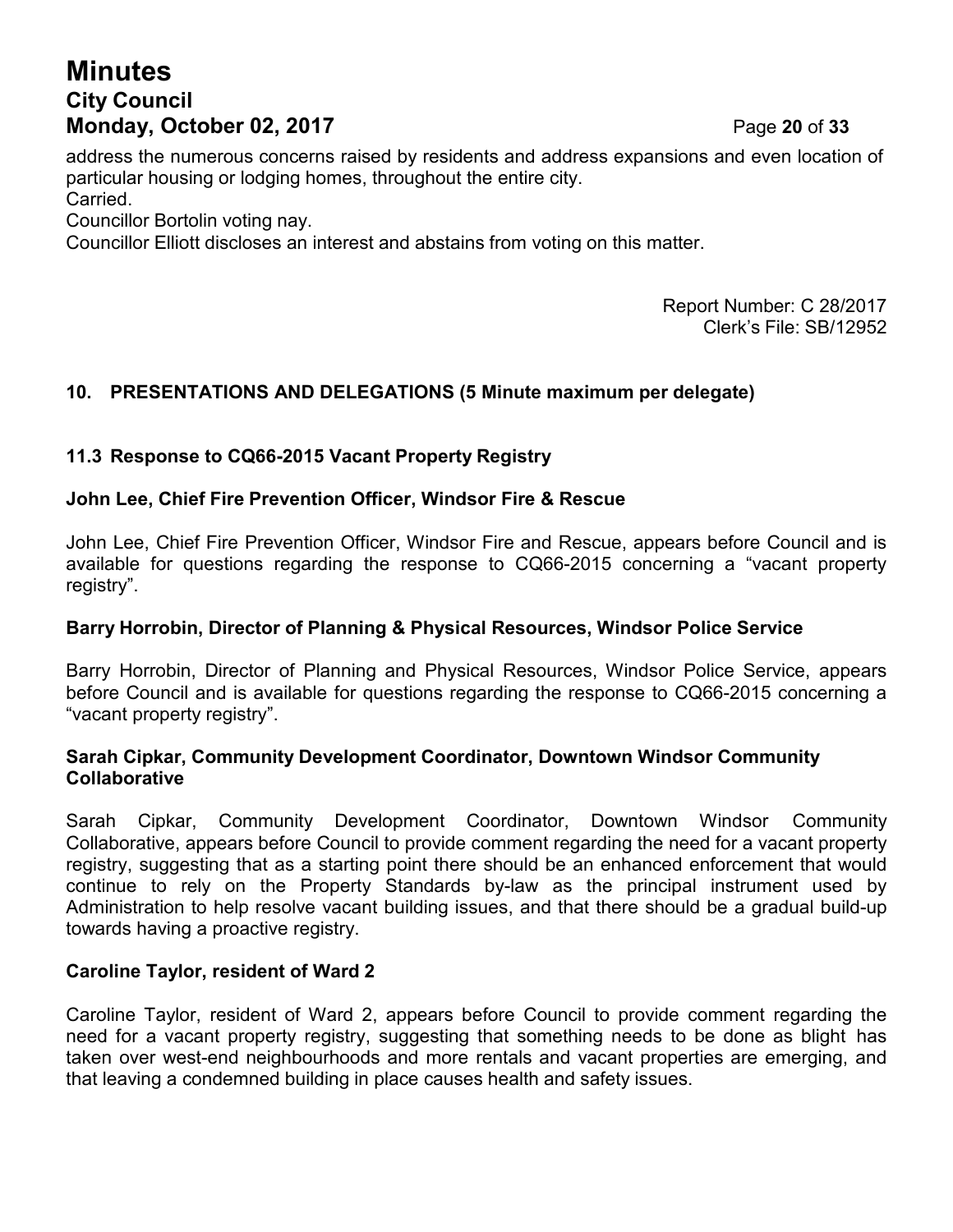# **Minutes City Council Monday, October 02, 2017** Page 21 of 33

#### **Bridget Scheuerman, Executive Director, Ford City BIA**

Bridget Scheuerman, Executive Director, Ford City BIA, appears before Council and is available for questions regarding the response to CQ66-2015 concerning a "vacant property registry".

#### **Moe Erhard and Nancy Erhard, residents of Ward 2**

Moe Erhard and Nancy Erhard, residents of Ward 2, appear before Council to provide comment regarding the need for a vacant property registry, suggesting that there a growing number of commercial and residential buildings that are vacant and in dire disrepair, and conclude by stating that there is merit in having enhanced enforcement by converting 3 temporary positions to permanent, with the costs for this being offset by increased building permit fees being collected due to increased building activity.

#### **Patrick Firth, Coordinator, The Initiative: Glengarry Neighbourhood Renewal**

Patrick Firth, Coordinator, The Initiative: Glengarry Neighbourhood Renewal, appears before Council to provide comment regarding the need for a vacant property registry, stating that vacant buildings are an eyesore and pose health and safety concerns and at a minimum, Council should implement enhanced enforcement that would continue to rely on the Property Standards By-law as the principal instrument used by Administration to help resolve vacant building issues, but would also entail the conversion of 3 temporary positions to permanent and which would be offset by increased building permit fees being collected due to increased building activity.

#### **Dale MacKenzie, resident of Ward 3**

Dale MacKenzie, resident of Ward 3, appears before Council to provide comment regarding the need for a vacant property registry, stating that something needs to be done as once vibrant neighbourhoods are now becoming rundown with vacant buildings that are in disrepair and are a magnet for transients and drug users.

#### **Frazier Fathers, Manager of Community Impact & Learning; & Lorraine Goddard, CEO, United Way Centraide Windsor-Essex County**

Frazier Fathers, Manager of Community Impact & Learning; and Lorraine Goddard, CEO, United Way Centraide Windsor-Essex County, appear before Council to provide comment regarding the need for a vacant property registry, suggesting that a broad-based strategy should be undertaken to ensure that buildings don't reach the demolition stage, and that vacant buildings should be tracked in an organized manner through a vacant property registry, and incentives should be given to landlords to actually invest in these properties.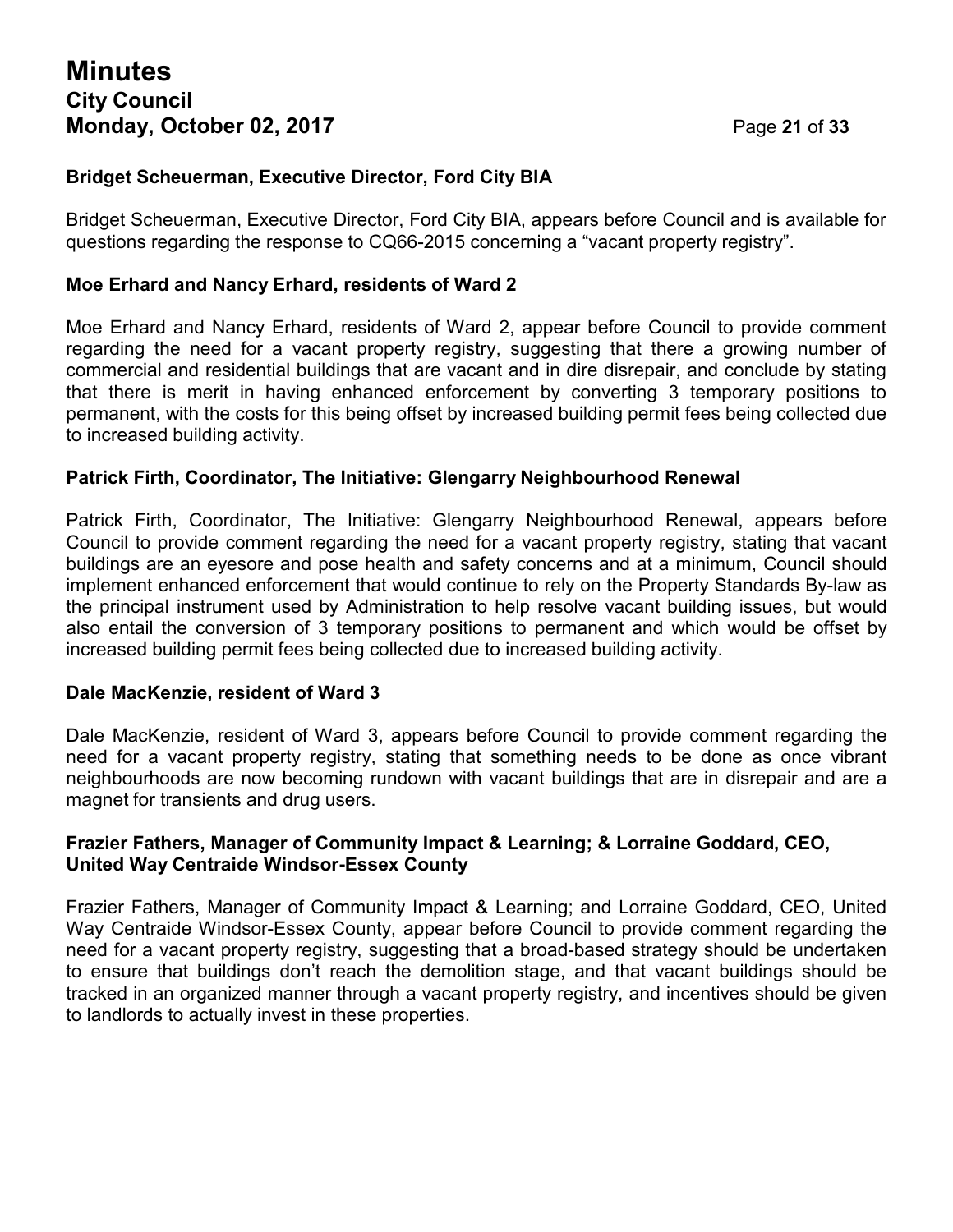# **Minutes City Council Monday, October 02, 2017** Page **22** of **33**

### **Terrance Kennedy, resident of Ward 2**

Terrence Kennedy, resident of Ward 2, appears before Council to provide comment regarding the need for a vacant property registry, suggesting this is something that is wanted and needed in the community and should be implemented as soon as possible.

#### **Billie-Jo Werner, resident of Ward 3**

Billie-Jo Werner, resident of Ward 3, appears before Council to provide comment regarding the need for a vacant property registry, as vacant buildings attract squatters, drug dealers and prostitutes and pose health and safety challenges, and thus, Council needs to implement a strategy to combat this.

#### **Karlene Nielsen-Pretli, Community Coordinator, Ford City Neighbourhood Renewal; and Marina Clemens, Executive Director of Drouillard Place**

Karlene Nielsen-Pretli, Community Coordinator, Ford City Neighbourhood Renewal; and Marina Clemens, Executive Director of Drouillard Place, appear before Council to provide comment regarding the need for a vacant property registry, suggesting that numerous buildings have reached the point of disrepair and this in turn harms revitalization efforts, and conclude by stating that Windsor needs a proactive strategy for vacant buildings without relying solely on 311 complaints.

### **Emily Schurter, resident of Ward 3**

Emily Schurter, resident of Ward 3, appears before Council to provide comment regarding the need for a vacant property registry, suggesting that all it takes is for one vacant building to ruin an entire neighbourhood with safety concerns emerging, and concludes by requesting Council to be proactive in its approach to vacant properties as opposed to merely being reactive.

### **Lori Kimmerly, Treasurer, Ford City BIA**

Lori Kimmerly, Treasurer, Ford City BIA, appears before Council to provide comment regarding the need for a vacant property registry, suggesting that this needs to be implemented as it affects the businesses in the BIA and concludes by stressing that negligent owners need to be held accountable as dilapidated buildings hold back the community from moving forward.

#### **Mary Lajeunesse, resident of Ward 3**

Mary Lajeunesse, resident of Ward 3, appears before Council to provide comment regarding the need for a vacant property registry, stating that this is an important tool for neighbourhoods in the city of Windsor as a whole, as it would limit health and safety issues that could arise, and would ultimately help lower any emergency response costs.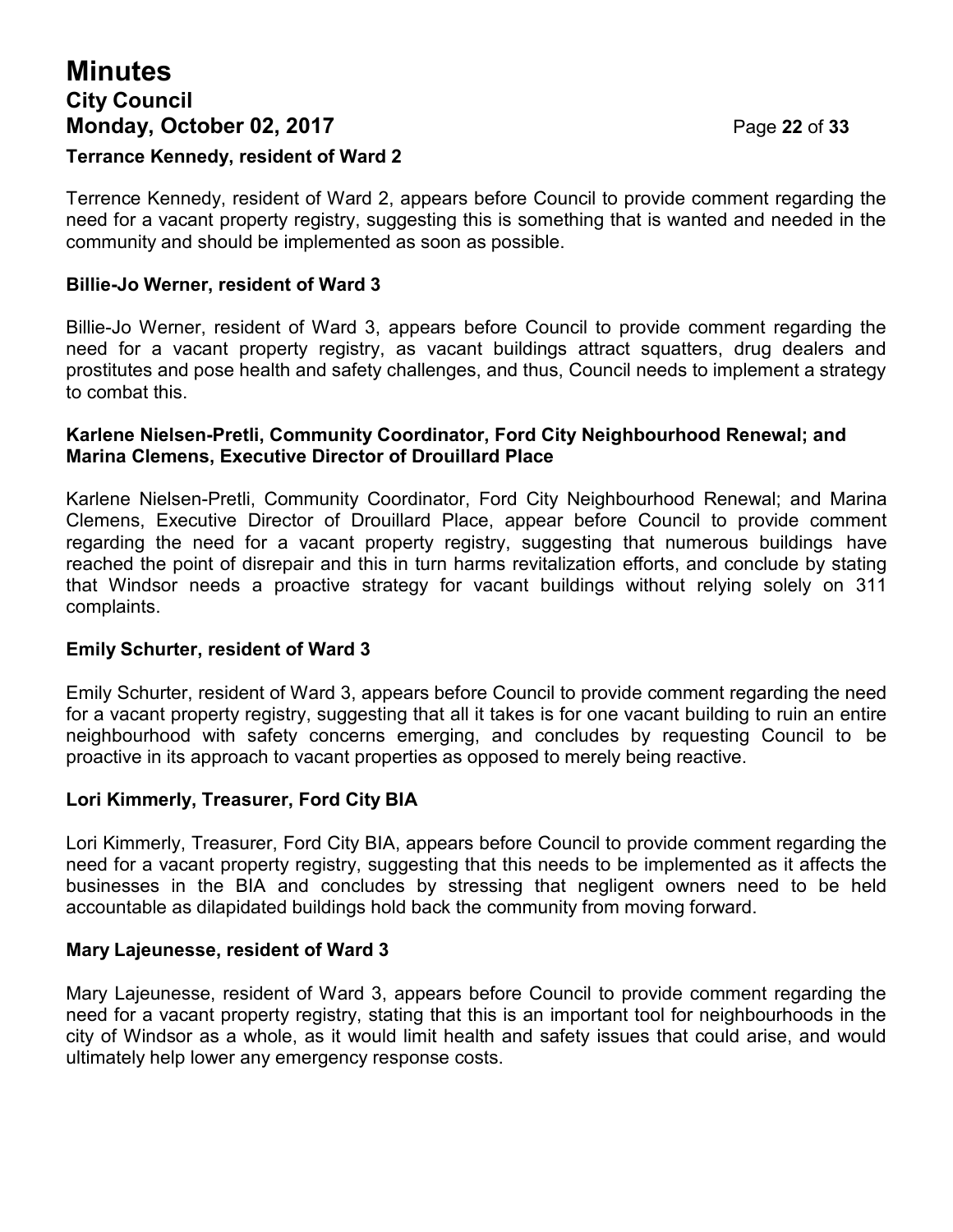# **Minutes City Council Monday, October 02, 2017** Page 23 of 33

**Gillian Benoit-Gonzalez, Chair, Ford City Residents in Action**

Gillian Benoit-Gonzalez, Chair, Ford City Residents in Action, appears before Council to speak in support of a vacant property registry, as vacant buildings have had a negative effect such as attracting illegal dumping, and Council needs to implement tools that can alleviate this negative trend.

#### **Leo Gil, resident**

Leo Gil, resident, appears before Council to provide comment regarding the issue of a vacant property registry, suggesting that vacant buildings affect the entire city, and a strategy is most definitely needed to combat vacancies, and concludes by asking that Council adopt a proactive strategy with dedicated staff that enforces bylaws and holds owners accountable, as minimum standards equals minimum results.

Mayor Dilkens leaves the meeting at 7:42 o'clock p.m. and Councillor Francis assumes the Chair.

Mayor Dilkens returns to the meeting at 7:47 o'clock p.m. and Councillor Francis returns to his seat at the Council table.

Moved by: Councillor Sleiman Seconded by: Councillor Borrelli

Decision Number: CR612/2017

That the report of the Chief Building Official dated February 14, 2017 entitled "Response to CQ66- 2015 Vacant Property Registry" **BE RECEIVED** for information; and further,

That a vacant building registry **NOT BE IMPLEMENTED**; and,

That a detailed analysis of Option A – Enhanced Enforcement to **BE FUNDED** as a precommitment to the 2018 budget **BE APPROVED**; and,

That Administration **BE DIRECTED** to prepare a report by the end of 2018 on the effectiveness of this program, as well as fee increases for Council's consideration to potentially make it cost recovery; and,

That Administration **REPORT BACK** in 8 months on the viability of a Vacant Property Registry, once all the information has been gathered. Carried.

Councillor Elliott discloses an interest and abstains from voting on this matter.

Report Number: C 31/2017 Clerk's File: SB/12952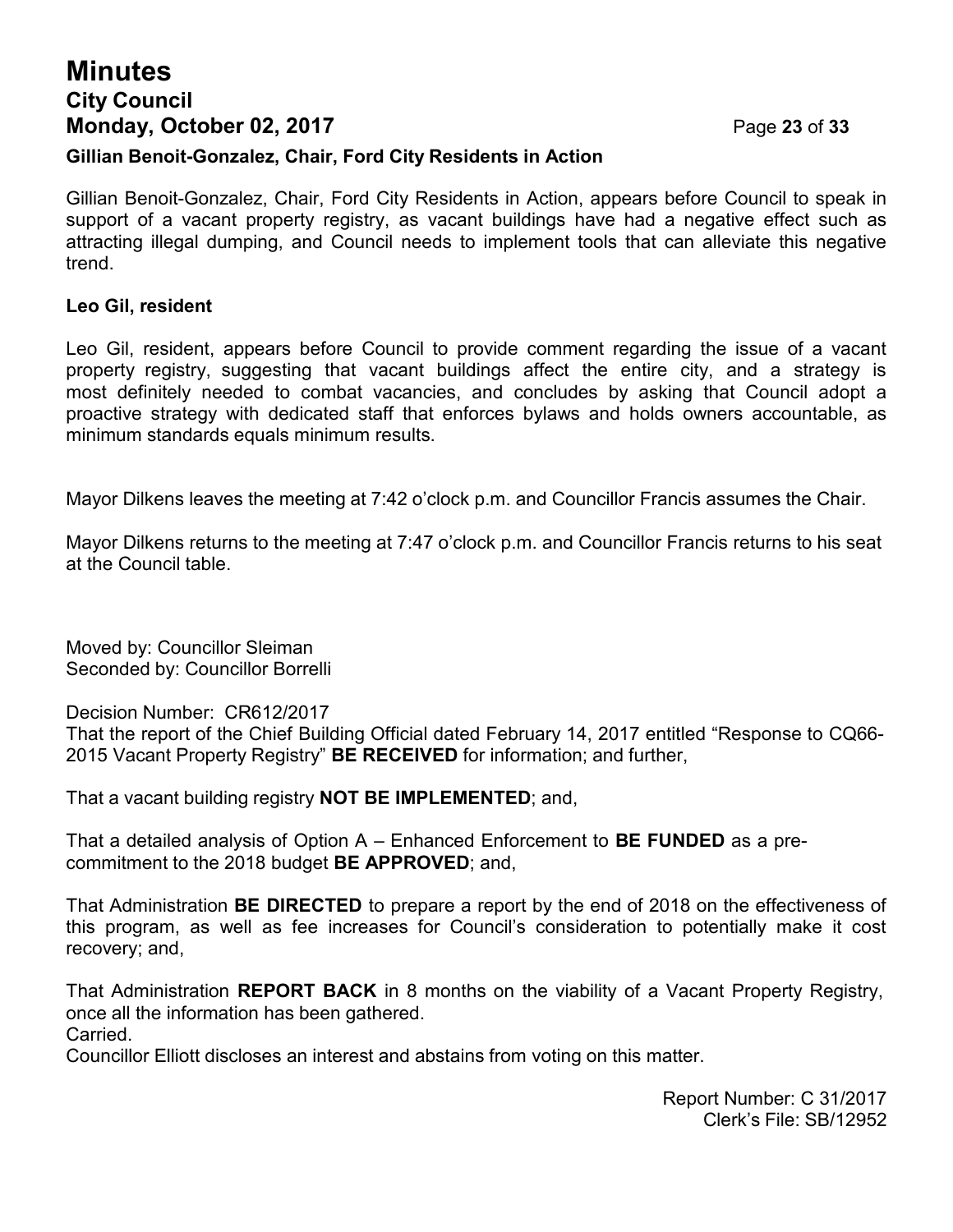**11. REGULAR BUSINESS ITEMS (Non-Consent Items)**

#### **7.2 Response to CQ2-2017 –immediate prosecution of repeat offenders without providing time to comply (Property Standards By-law and Yard Maintenance and Anti-Littering By-law)**

Moved by: Councillor Francis Seconded by: Councillor Gignac

Decision Number: CR592/2017

That the report of the City Solicitor dated September 12, 2017 entitled "Response to CQ2-2017 – immediate prosecution of repeat offenders without providing time to comply (Property Standards By-law and Yard Maintenance and Anti-Littering By-law)" **BE RECEIVED** for information. Carried.

> Report Number: C 161/2017 Clerk's File: SB2017

#### **11.6 Current Model Home Process**

Moved by: Councillor Marra Seconded by: Councillor Holt

Decision Number: CR615/2017

That the report of the City Engineer dated September 26, 2017 entitled "Current Model Home Process" **BE RECEIVED** for information; and further,

That the request referred to in the administrative report to construct a model home on a proposed development site ahead of the approved servicing plans and without any sewers, water, hydro or gas services **BE APPROVED**.

Carried.

Councillors Francis and Borrelli voting nay.

Report Number: CM 37/2017 Clerk's File: SB2017

#### **11.7 New Salt Storage Facility Emergency Replacement**

Moved by: Councillor Francis Seconded by: Councillor Marra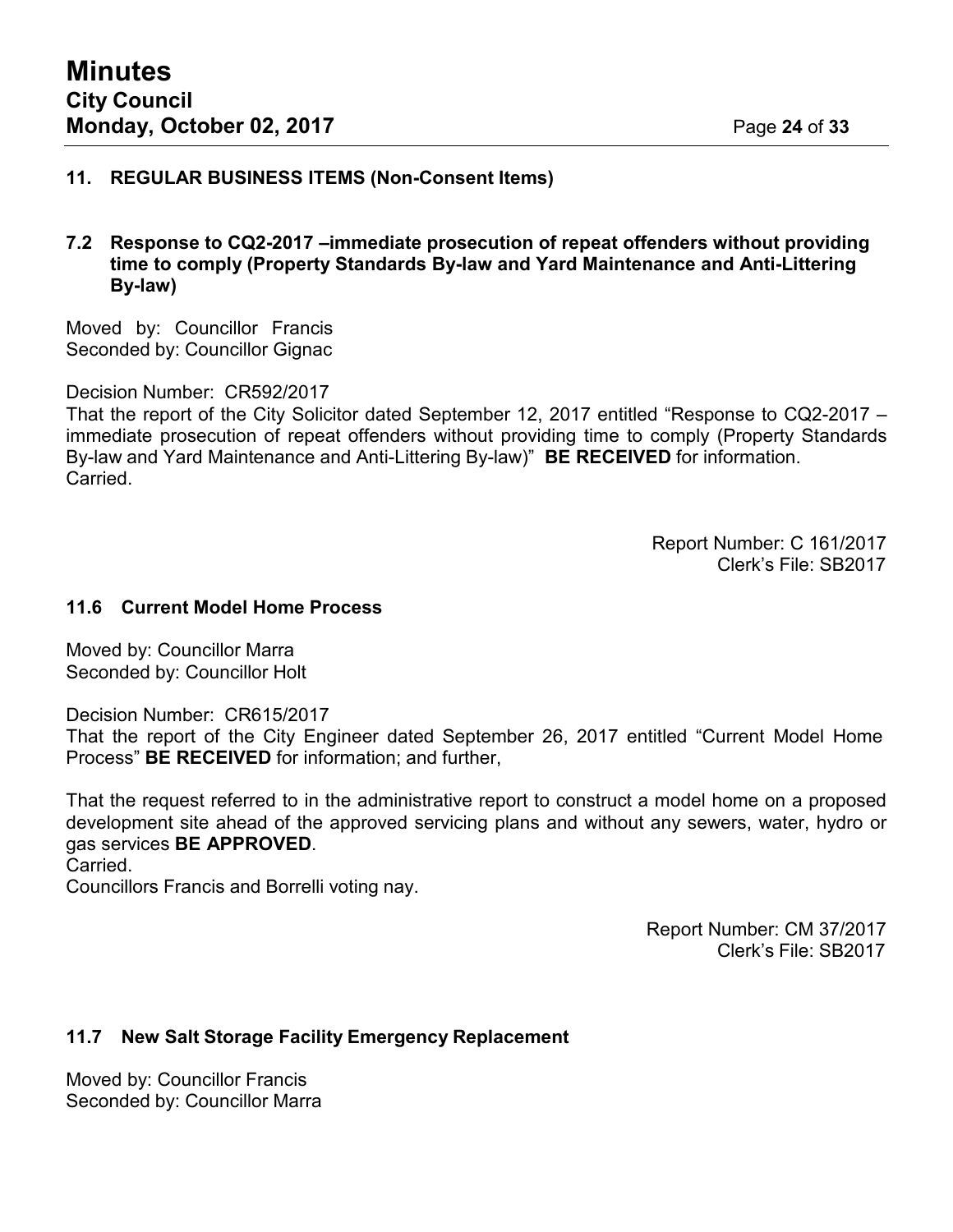#### Decision Number: CR589/2017

That City Council **APPROVE** the rehabilitation of Central Salt Dome, demolition of the Crawford Salt Dome and construction of a new Crawford Salt Dome at a total estimated cost of \$1,114,080 and further that these works **BE FUNDED** as follows to allow for work to commence in 2017:

- \$250,000 from previously approved 2015 funding for salt dome rehabilitation; and,
- \$50,000 from previously approved for demolition of Crawford salt dome; and,
- \$814,080 be a first charge to the 2018 6 year capital budget; and,

That City Council **DIRECT** Administration to consider all options to address first charges to the 2018 6-year capital budget so as to minimize the impact to any previously approved in principle projects from the 2017 5-year capital budget; and,

That City Council **APPROVE** a contract or purchase order with Van Pelt Construction Inc. to undertake the construction of a new salt storage facility at the Crawford Yard campus at a cost of \$602,987 plus HST for an emergency replacement of the existing condemned facility pursuant to the emergency purchase provisions of the Purchasing By-law; and,

That the Chief Administrative Officer and City Clerk **BE AUTHORIZED** to sign any required documents in conjunction with the foregoing resolution satisfactory in form to the City Solicitor, in technical content to the City Engineer, and in financial content to the Chief Financial Officer and City Treasurer; and,

That the construction of the proposed salt storage building **BE EXEMPT** from Site Plan Control. Carried.

> Report Number: C 175/2017 Clerk's File: SW/12958

#### **12. CONSIDERATION OF COMMITTEE REPORTS**

#### **12.1 Report of the Special In-Camera meeting or other Committee as may be held prior to Council**

Moved by: Councillor Borrelli Seconded by: Councillor Bortolin

Decision Number: CR616/2017 That the **Report of the Special in-camera** meeting held October 2, 2017 **BE ADOPTED** as presented. Carried.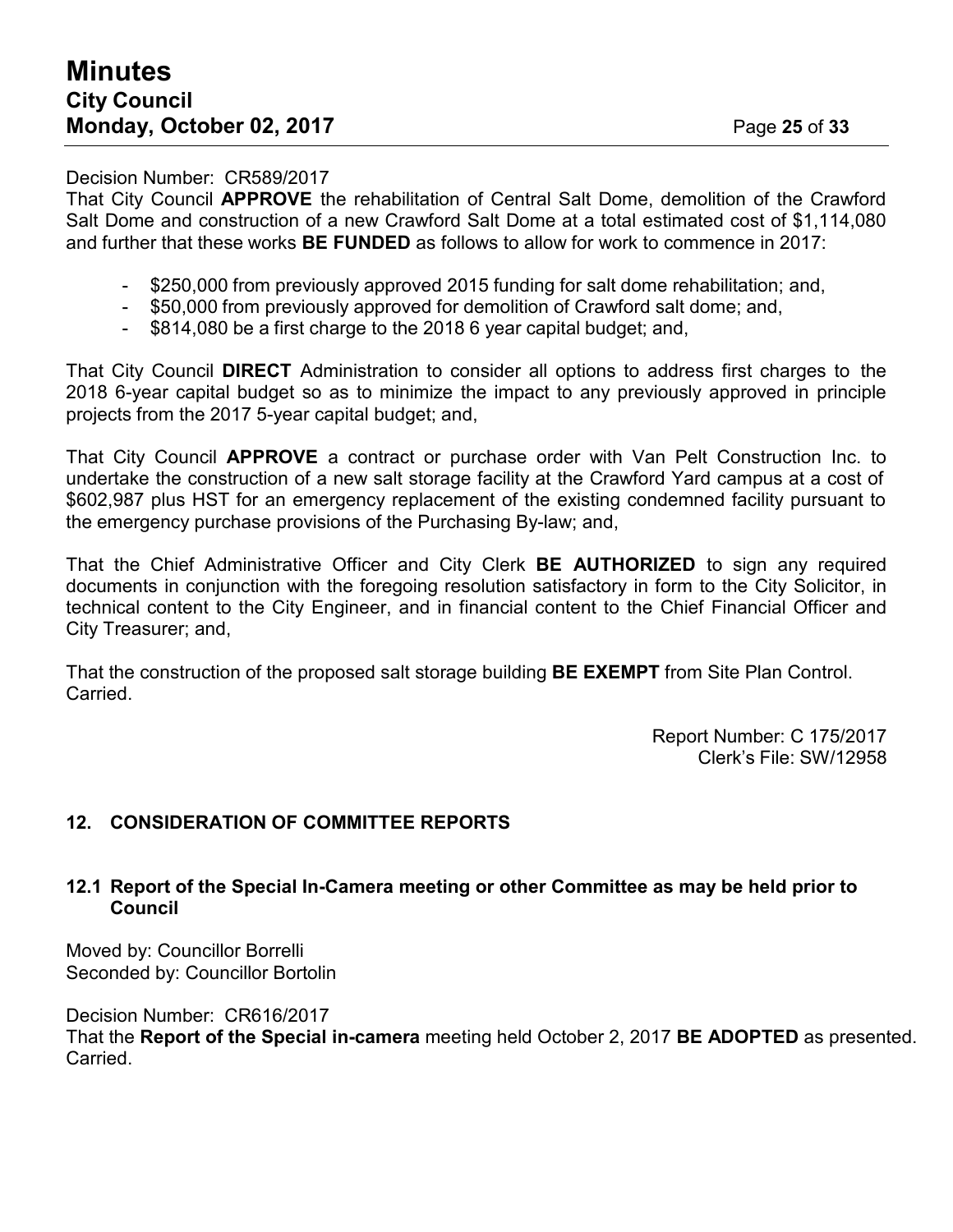**Minutes City Council Monday, October 02, 2017 Page 26 of 33** 

Clerk's File: ACO2017

#### **12.2 Minutes of the New City Hall Project Steering Committee of its meeting held August 24, 2017**

Moved by: Councillor Borrelli Seconded by: Councillor Bortolin

Decision Number: CR617/2017 That the Minutes of the New City Hall Project Steering Committee of its meeting held August 24, 2017 **BE ADOPTED** as presented. Carried.

> Report Number: SCM 173/2017 Clerk's File: ACO2017

#### **13. BY-LAWS (First and Second Reading)**

Moved by: Councillor Elliott Seconded by: Councillor Francis

That the following By-laws No. 147-2017 through 150-2017 (inclusive) be introduced and read a first and second time:

**147-2017** A BY-LAW TO FURTHER AMEND BY-LAW NUMBER 8600 CITED AS THE "CITY OF WINDSOR ZONING BY-LAW"

**148-2017** A BY-LAW TO FURTHER AMEND BY-LAW 9023 BEING A BY-LAW TO REGULATE VEHICULAR PARKING WITHIN THE LIMITS OF THE CITY OF WINDSOR ON MUNICIPAL STREETS, MUNICIPAL PARKING LOTS AND PRIVATE PROPERTIES, authorized by CAO4216, approved September 22, 2017

**149-2017** A BY-LAW TO FURTHER AMEND BY-LAW NUMBER 9148 BEING A BY-LAW TO REGULATE TRAFFIC WITHIN THE LIMITS OF THE CITY OF WINDSOR, authorized by CAO4215, approved September 22, 2017

**150-2017** A BY-LAW TO CONFIRM PROCEEDINGS OF THE COUNCIL OF THE CORPORATION OF THE CITY OF WINDSOR AT ITS MEETING HELD ON THE SECOND DAY OF OCTOBER, 2017 Carried.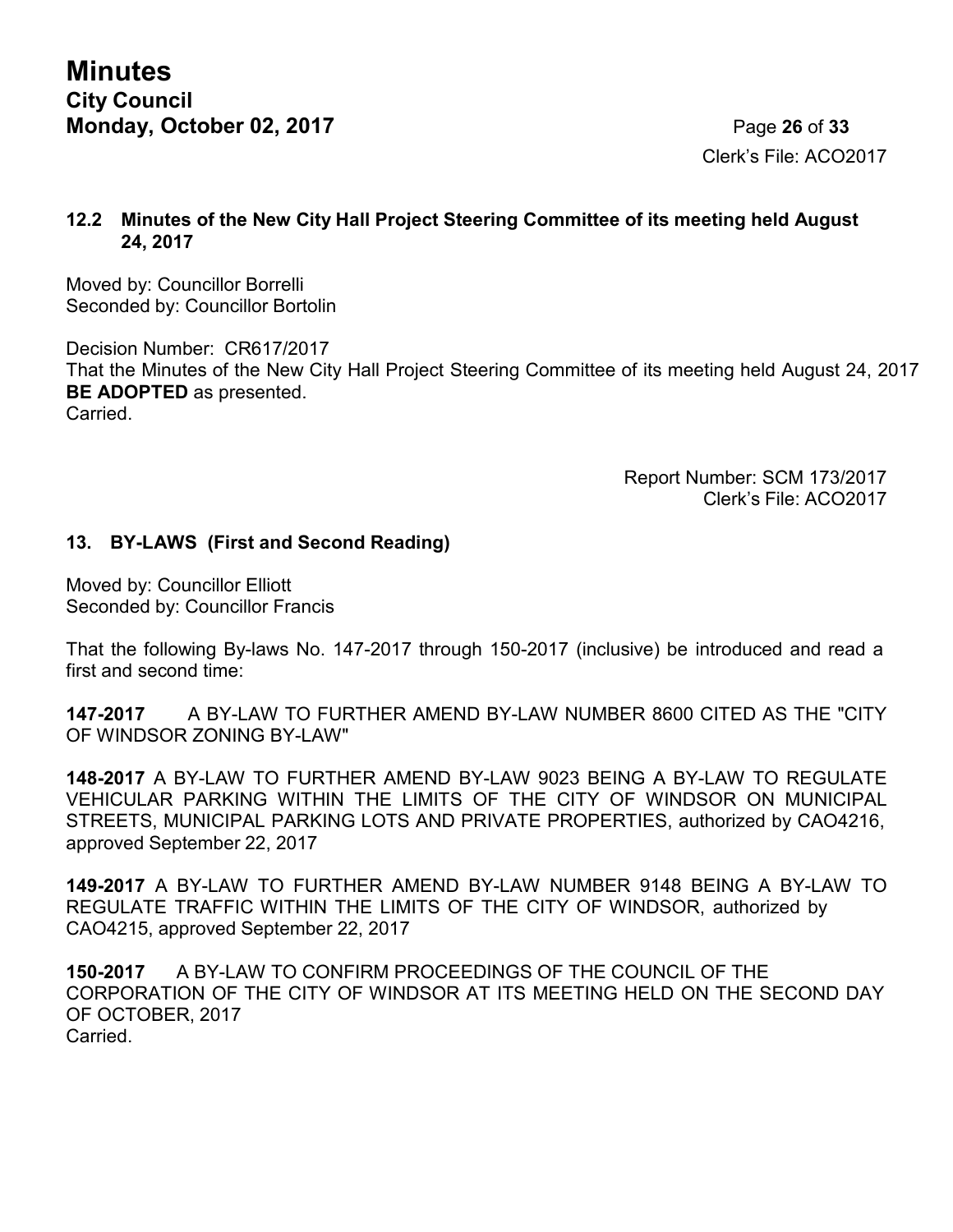# **Minutes City Council Monday, October 02, 2017** Page **27** of **33**

#### **14. MOVE BACK INTO FORMAL SESSION**

Moved by: Councillor Gignac Seconded by: Councillor Holt That the Committee of the Whole does now rise and report to Council respecting the business items considered by the Committee:

- 1) Communication Items (as amended)
- 2) Consent Agenda (as amended)
- 3) Items Deferred Items Referred
- 4) Consideration of the Balance of Business Items (as amended)
- 5) Committee Reports (as presented)
- 6) By-laws given first and second readings (as presented)

Carried.

## **15. NOTICES OF MOTION**

None presented.

## **16. THIRD AND FINAL READING OF THE BY-LAWS**

Moved by: Councillor Kusmierczyk Seconded by: Councillor Marra

That the following By-laws No. 147-2017 through 150-2017 (inclusive), having been read a first and second time be now read a third time and finally passed and that the Mayor and Clerk **BE AUTHORIZED** to sign and seal the same notwithstanding any contrary provision of the Council. **Carried** 

### **17. PETITIONS**

None presented.

### **18. QUESTION PERIOD**

### **18.2 CQ39-2017**

Moved by: Councillor Bortolin Seconded by: Councillor Elliott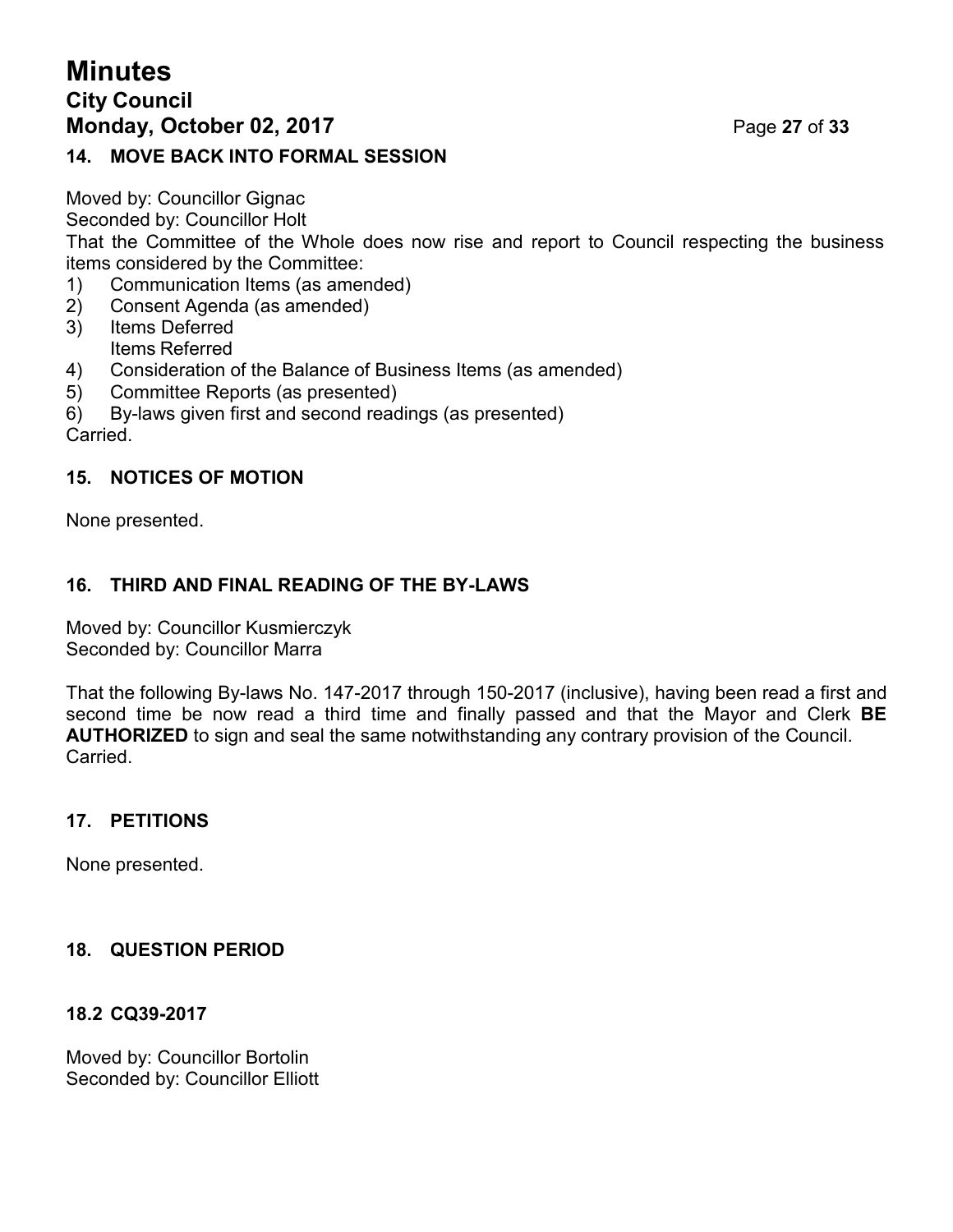## **Minutes City Council Monday, October 02, 2017** Page **28** of **33**

Decision Number: CR588/2017

That the following Council Question by Councillor Holt **BE APPROVED**, and that Administration **BE DIRECTED** to proceed with the necessary actions to respond to the Council Question in the form of a written report, consistent with Council's instructions, and in accordance with Section 17.1 of the Procedure By-law 98-2011:

#### CQ 39-2017:

#### **Assigned to City Engineer**

Asks that Administration report back to Council regarding waiving the front yard parking bylaw for 1850 Gladstone Avenue to allow the homeowner to install a driveway. Carried.

Clerk's File: ST2017

## **21. ADJOURNMENT**

Moved by: Councillor Francis Seconded by: Councillor Gignac

That this Council meeting stand adjourned until the next regular meeting of Council or at the call of the Mayor. Carried.

Accordingly, the meeting is adjourned at 8:42 o'clock p.m.

Mayor **City Clerk**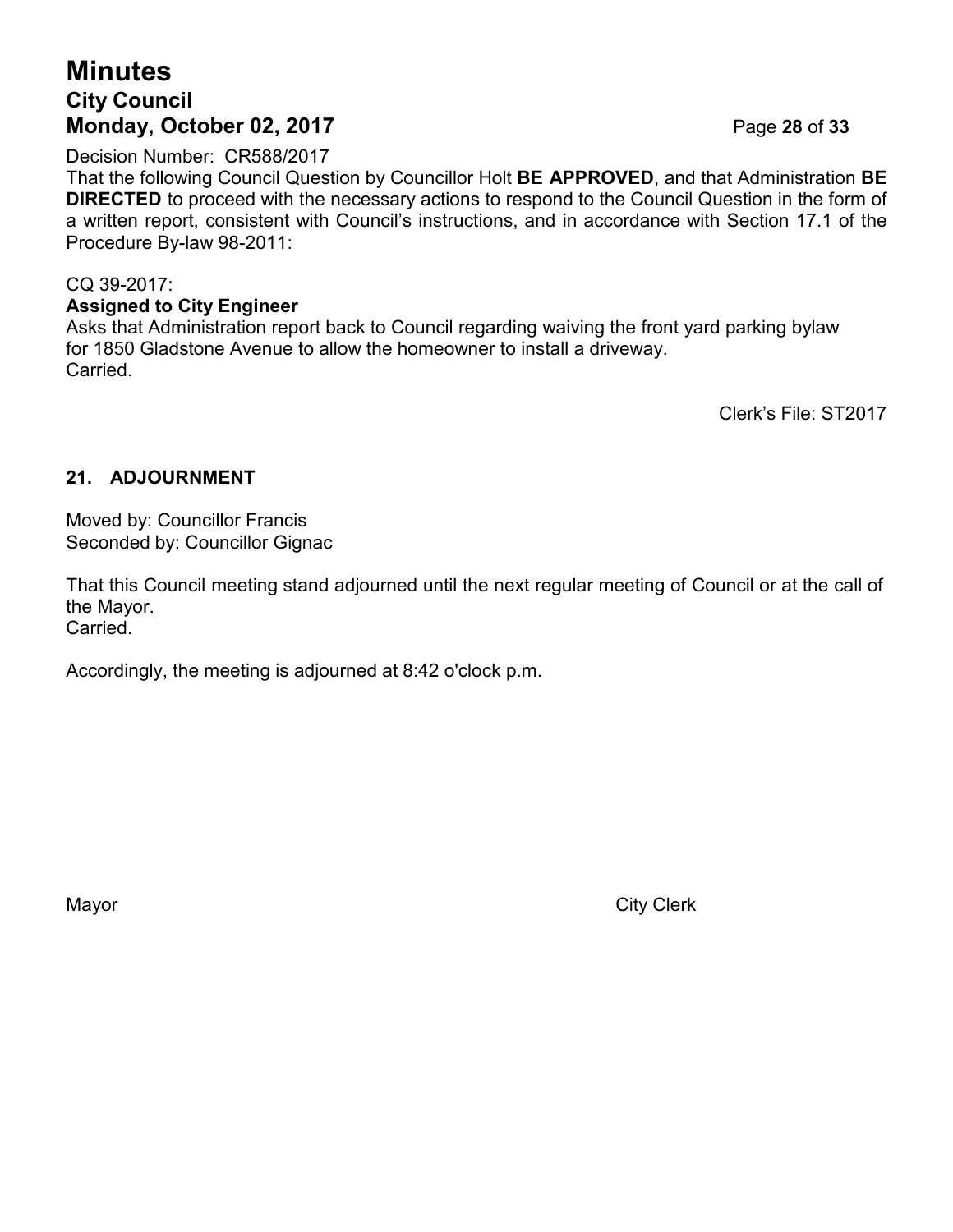Adopted by Council at its meeting held October 2, 2017 (CR616/2017) VC/bm

#### **SPECIAL MEETING OF COUNCIL – IN CAMERA October 2, 2017**

#### **Meeting called to order at: 4:00 p.m.**

#### **Members in Attendance:**

Mayor D. Dilkens Councillor F. Francis Councillor J. Elliott Councillor C. Holt Councillor R. Bortolin Councillor B. Marra Councillor J. Gignac Councillor P. Borrelli Councillor E. Sleiman Councillor I. Kusmierczyk

#### **Members Absent:**

Councillor H. Payne (attending conference)

#### **Also in attendance:**

O. Colucci, Chief Administrative Officer

J. Payne, Community Development and Health Commissioner and

Corporate Leader Social Development, Health, Recreation and Culture

M. Winterton, City Engineer and Corporate Leader Environmental Protection and **Transportation** 

V. Critchley, City Clerk/Licence Commissioner and Corporate Leader Public Engagement and Human Resources

J. Mancina, Chief Financial Officer/City Treasurer and Corporate Leader Finance and Technology

W. Vendrasco, Acting City Solicitor and Corporate Leader Economic Development and Public Safety

C. Brown, CEO for YQG and WDTC/Corporate Leader of Transportation **Services** 

J. Wilson, Corporate Leader, Parks, Facilities, Recreation and Culture M. Nazarewich, Senior Legal Counsel (Item 1)

Chief A. Frederick, Deputy Chief V. Power and Deputy Chief R. Derus, Windsor Police Services (Item 2)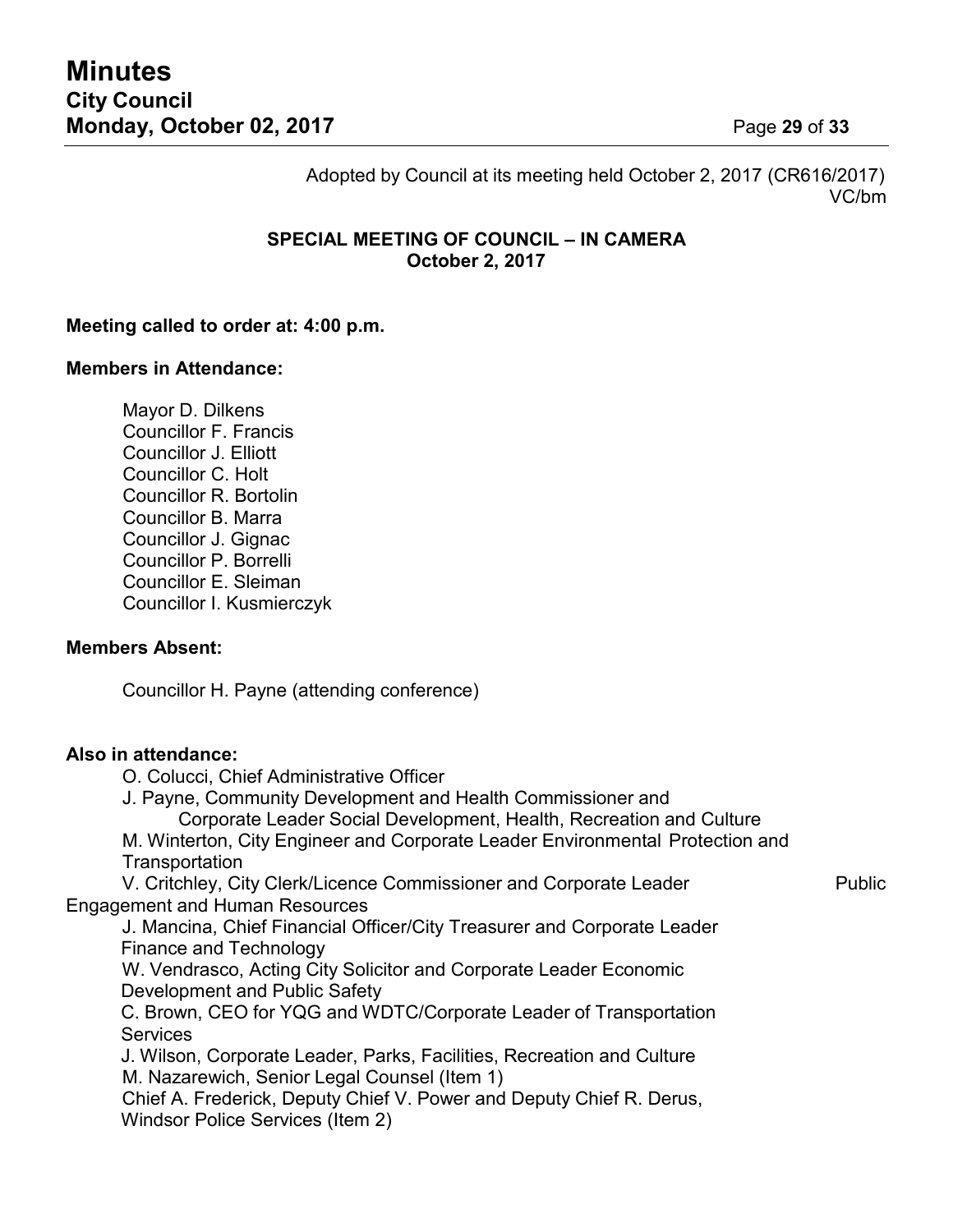**5. Legal matter – advice subject to solicitor-client privilege re Private and Confidential memo re Item 7.2 on open agenda.**

**Motion Carried.**

**Verbal Motion is presented by Councillor Elliott, seconded by Councillor Gignac, to move in Camera for discussion of the following item(s), adding Item 5:**

| <b>Item</b><br>No. | <b>Subject</b>                                                                                      | Section - Pursuant to<br>Municipal Act, 2001, as<br>amended |
|--------------------|-----------------------------------------------------------------------------------------------------|-------------------------------------------------------------|
| 1.                 | Legal matter - claim settlement                                                                     | 239 (2) (e) (f)                                             |
| 2.                 | Policing issue – security of the<br>property of the Corporation -<br><b>VERBAL report</b>           | 239(2)(a)                                                   |
| 3.                 | Property matter – disposition of<br>property - VERBAL report                                        | 239(2)(c)                                                   |
| 4                  | Legal matter – litigation – VERBAL<br>report                                                        | 239(2)(e)                                                   |
| 5.                 | Legal matter – advice subject to<br>solicitor-client privilege - Item 7.2 on<br>open agenda - ADDED | 239(2)(f)                                                   |

**Motion Carried.**

### **Declarations of Pecuniary Interest:**

None declared.

**Discussion on the items of business. (Items 1, 2, 5, 4 and 3)**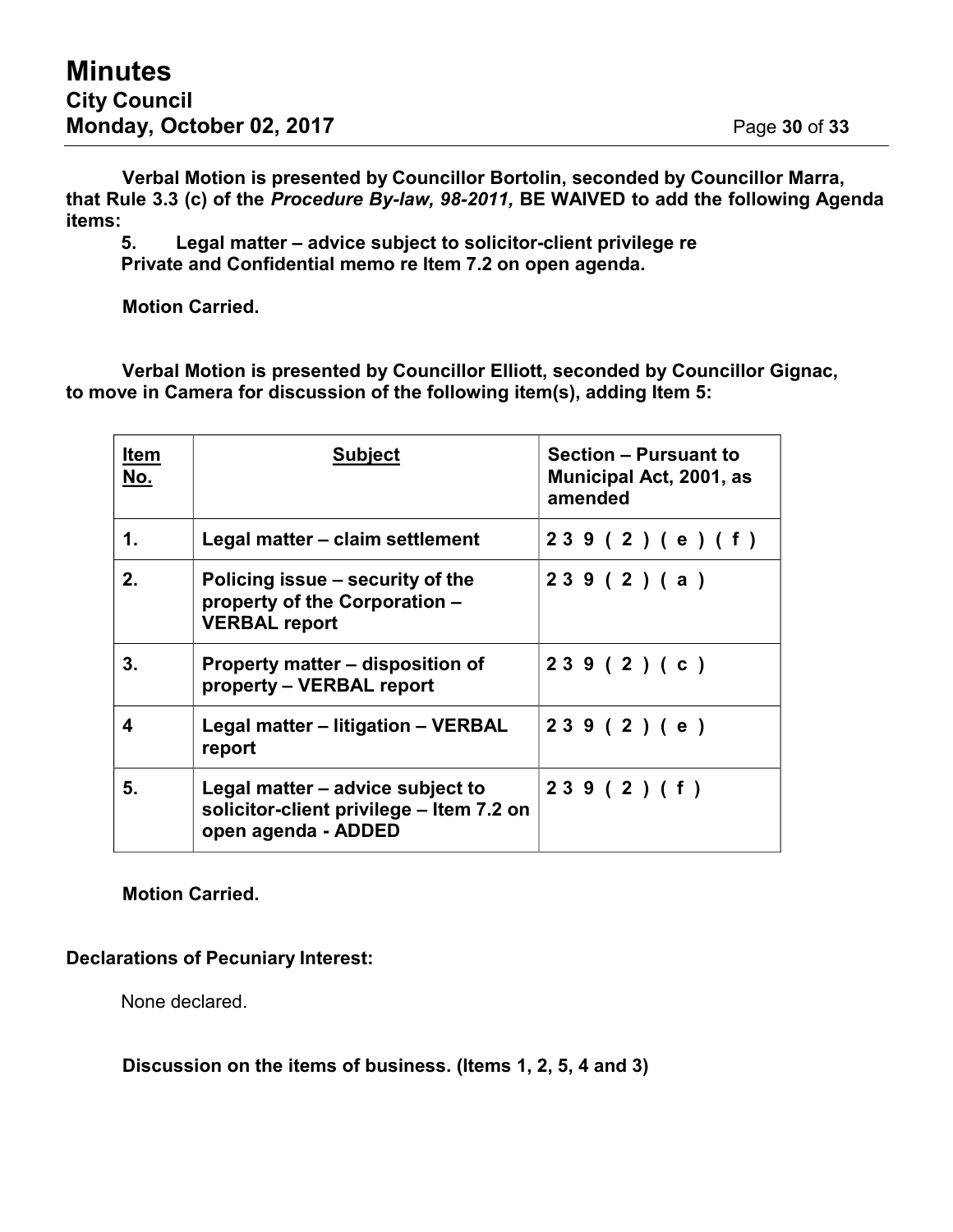**Mayor Dilkens, City Council, Chief Administrative Officer and City Clerk are only persons present during discussion on Item 3.**

**Verbal Motion is presented by Councillor Elliott, seconded by Councillor Sleiman, to move back into public session.**

**Motion Carried.**

**Moved by Councillor Bortolin, seconded by Councillor Holt,**

**THAT the Clerk BE DIRECTED to transmit the recommendation(s) contained in the report(s) discussed at the In-Camera Council Meeting held October 2, 2017 directly to Council for consideration at the next Regular Meeting.**

1. That the recommendation contained in the in-camera report from Senior Legal Counsel and City Solicitor and Corporate Leader Economic Development and Public Safety respecting a legal matter – claim settlement **BE APPROVED**.

2. That the confidential verbal report from Mayor Dilkens respecting a policing issue – security of the property of the corporation **BE RECEIVED** and that Administration **PROCEED** on the verbal directions of Council.

3. That the confidential verbal report from Mayor Dilkens respecting a property matter – disposition of property **BE RECEIVED** and that Administration **PROCEED** on the verbal directions of Council.

4. That the confidential verbal report from the City Solicitor and Corporate Leader Economic Development and Public Safety respecting a legal matter –litigation **BE RECEIVED** and Administration **PROCEED** on the verbal direction of Council.

5. That the confidential verbal report from the Acting City Solicitor and Corporate Leader Economic Development and Public Safety respecting a legal matter – advice subject to solicitorclient privilege - Item 7.2 on open agenda **BE RECEIVED FOR INFORMATION**.

#### **Motion Carried.**

**Moved by Councillor Francis, seconded by Councillor Elliott, That the special meeting of council held October 2, 2017 BE ADJOURNED. (Time: 5:48 p.m.) Motion Carried.**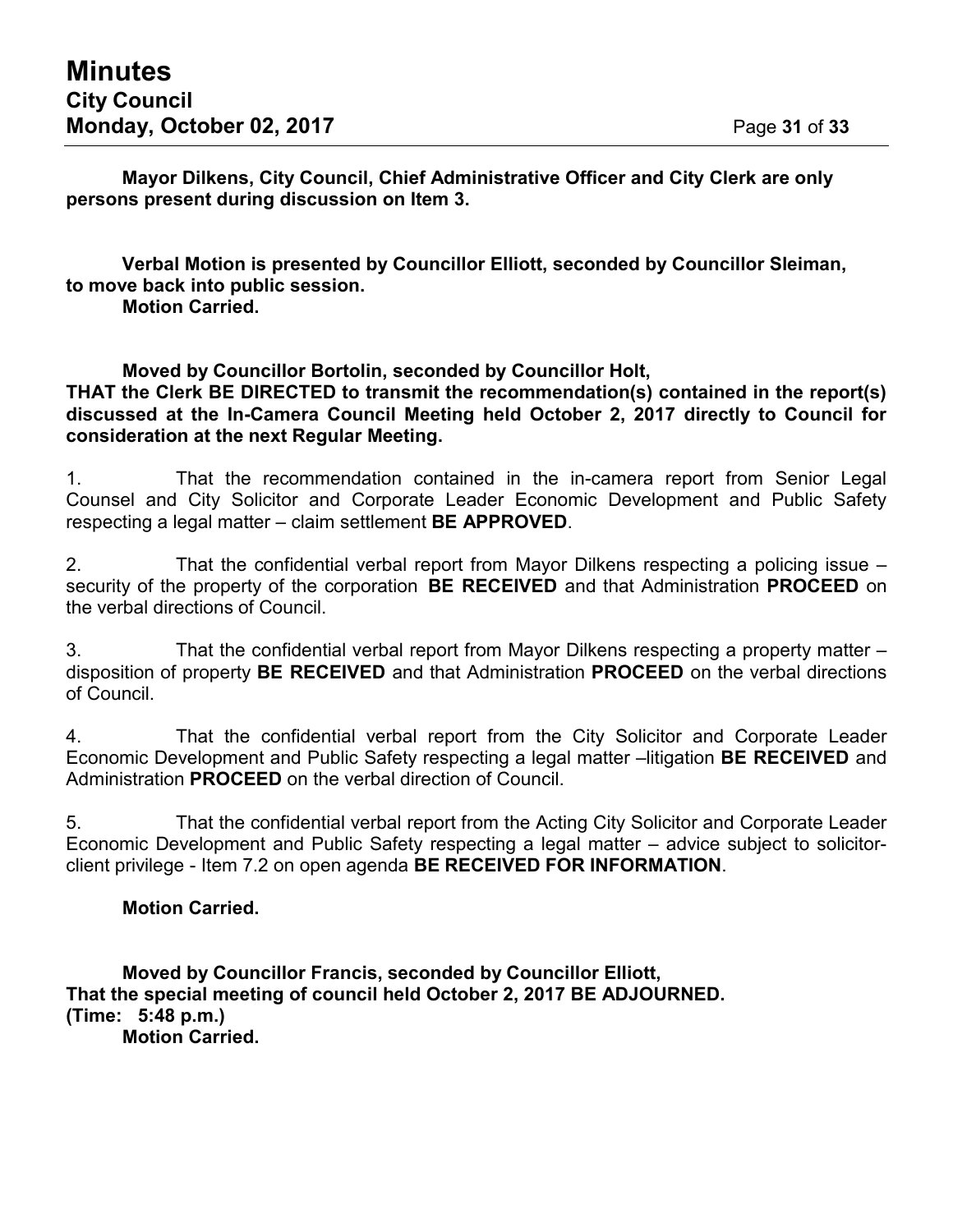# **Minutes**

**City Council**

**Monday, October 02, 2017** Page **32** of **33** CR603/2017 PHED 508 - Item 8.10 - Appendix A